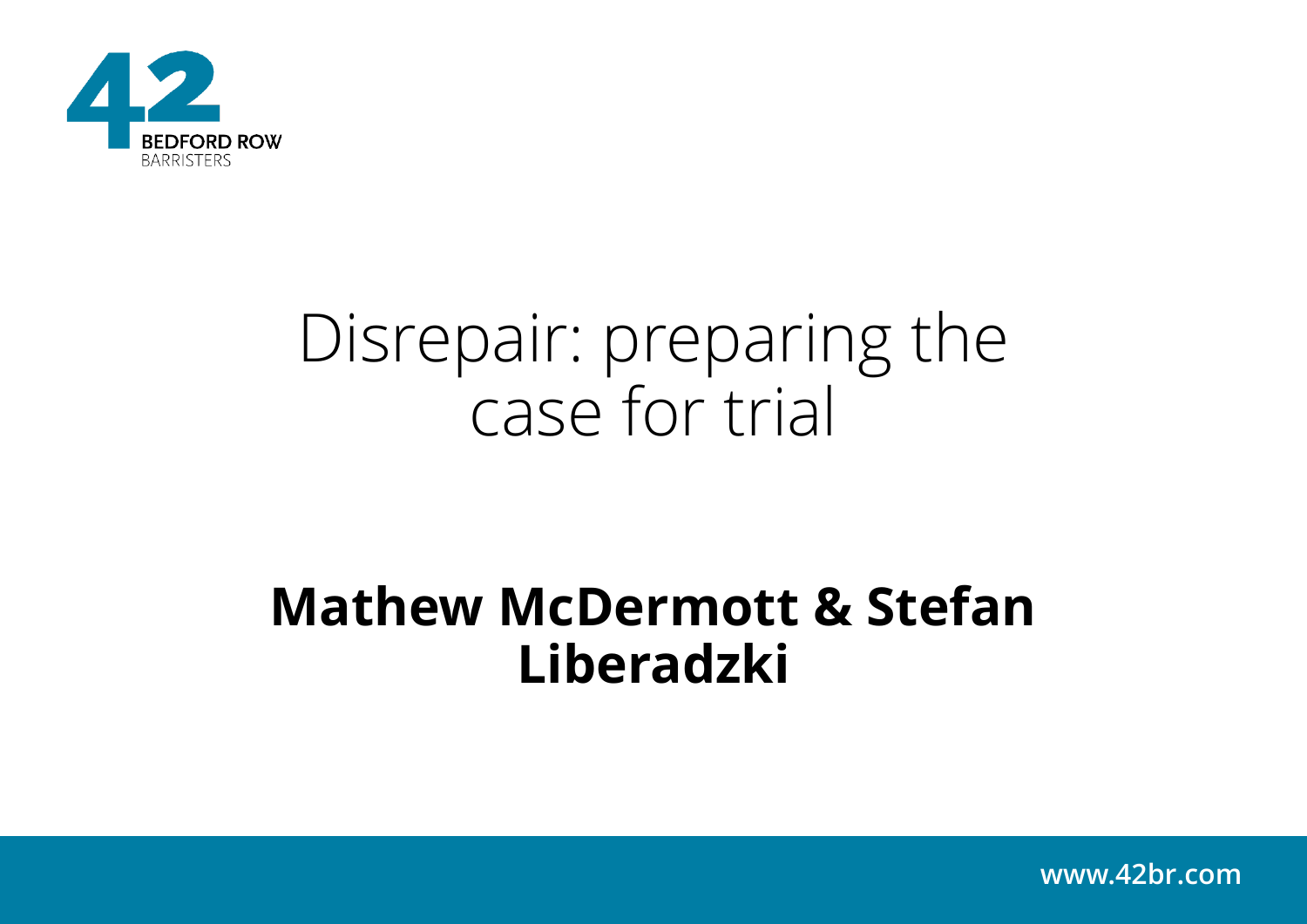

### **Summary**

### **Part 1 (Mathew):**

- Do you understand the other side's case?
- **Getting the necessary evidence:** 
	- Expert
	- Factual

### **Part 2 (Stefan):**

- **Getting the trial bundle right**
- **Specific performance/injunction claims**
- Costs after trial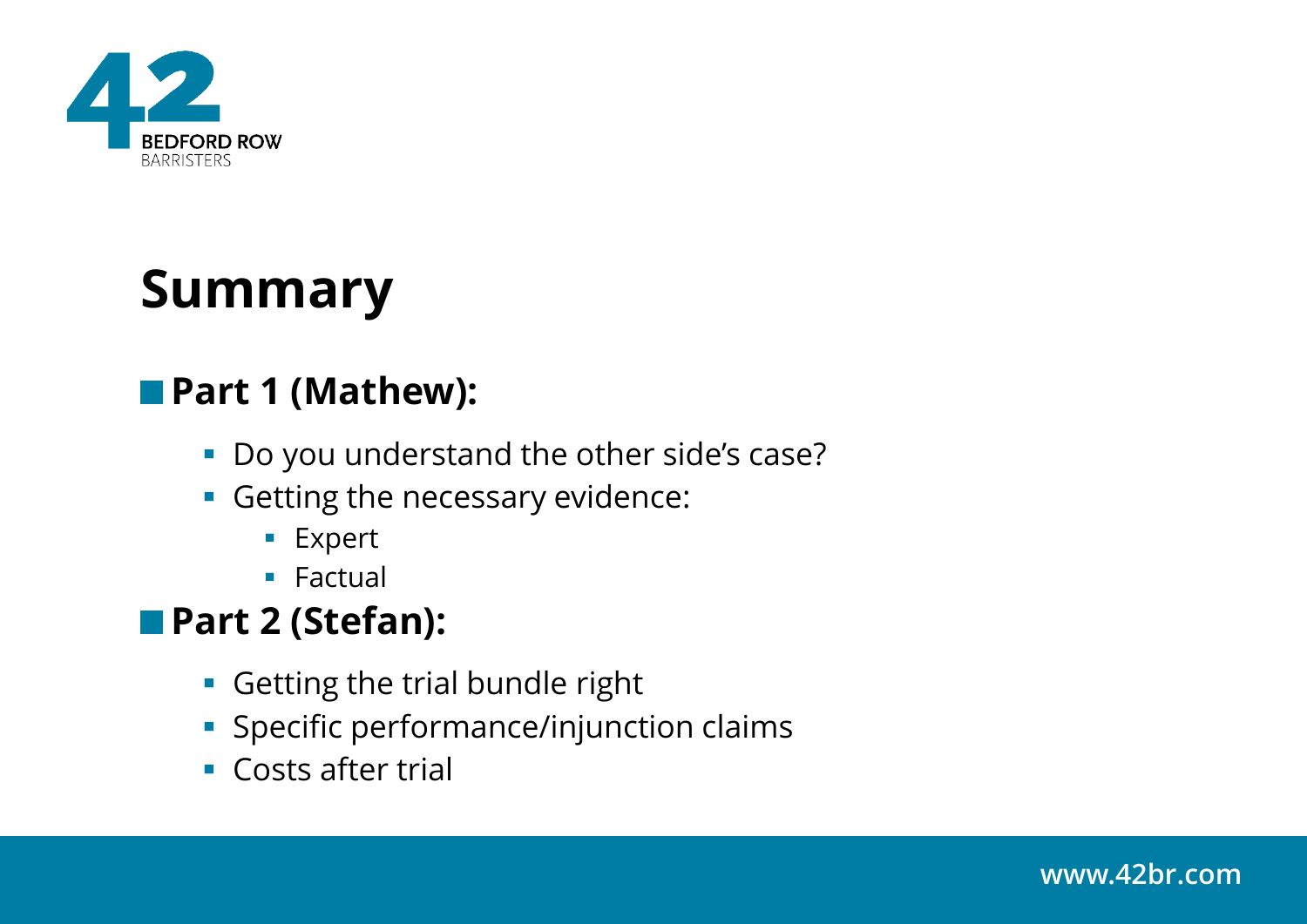

### **Understanding the case you have to meet**

### **Getting further information**

CPR Part 18.1 Obtaining further information

- *1) The court may at any time order a party to:* 
	- *a) clarify any matter which is in dispute in the proceedings; or*
	- *b) give additional information in relation to any such matter, whether or not the matter is contained or referred to in a statement of case.*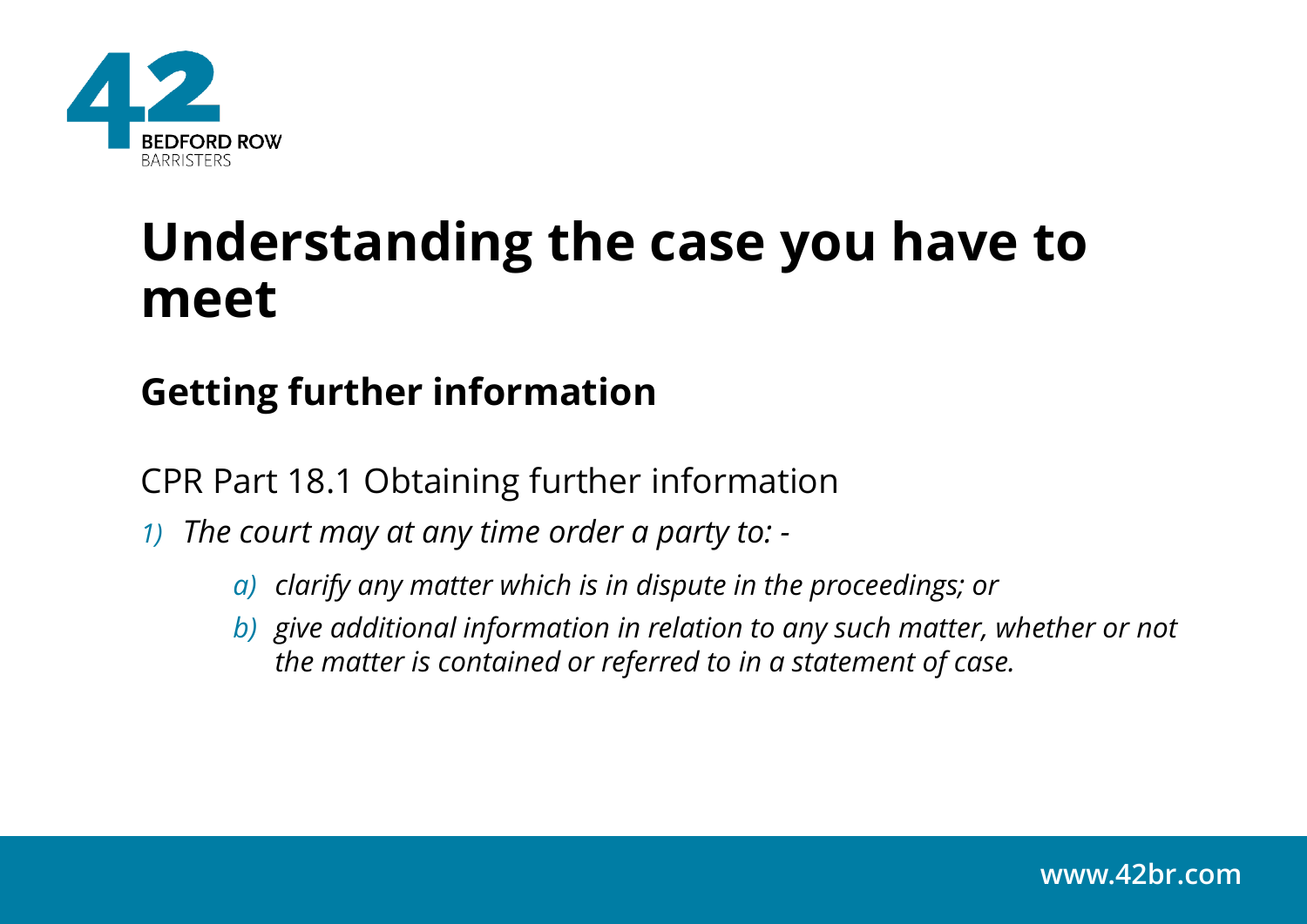

# **Getting further information (cont.)** ■ CPR 18.1 (cont.)

- *2) Paragraph (1) is subject to any rule of law to the contrary.*
- *3) Where the court makes an order under paragraph (1), the party against whom it is made must:* 
	- *a) file his response; and*
	- *b) serve it on the other parties, within the time specified by the court.*

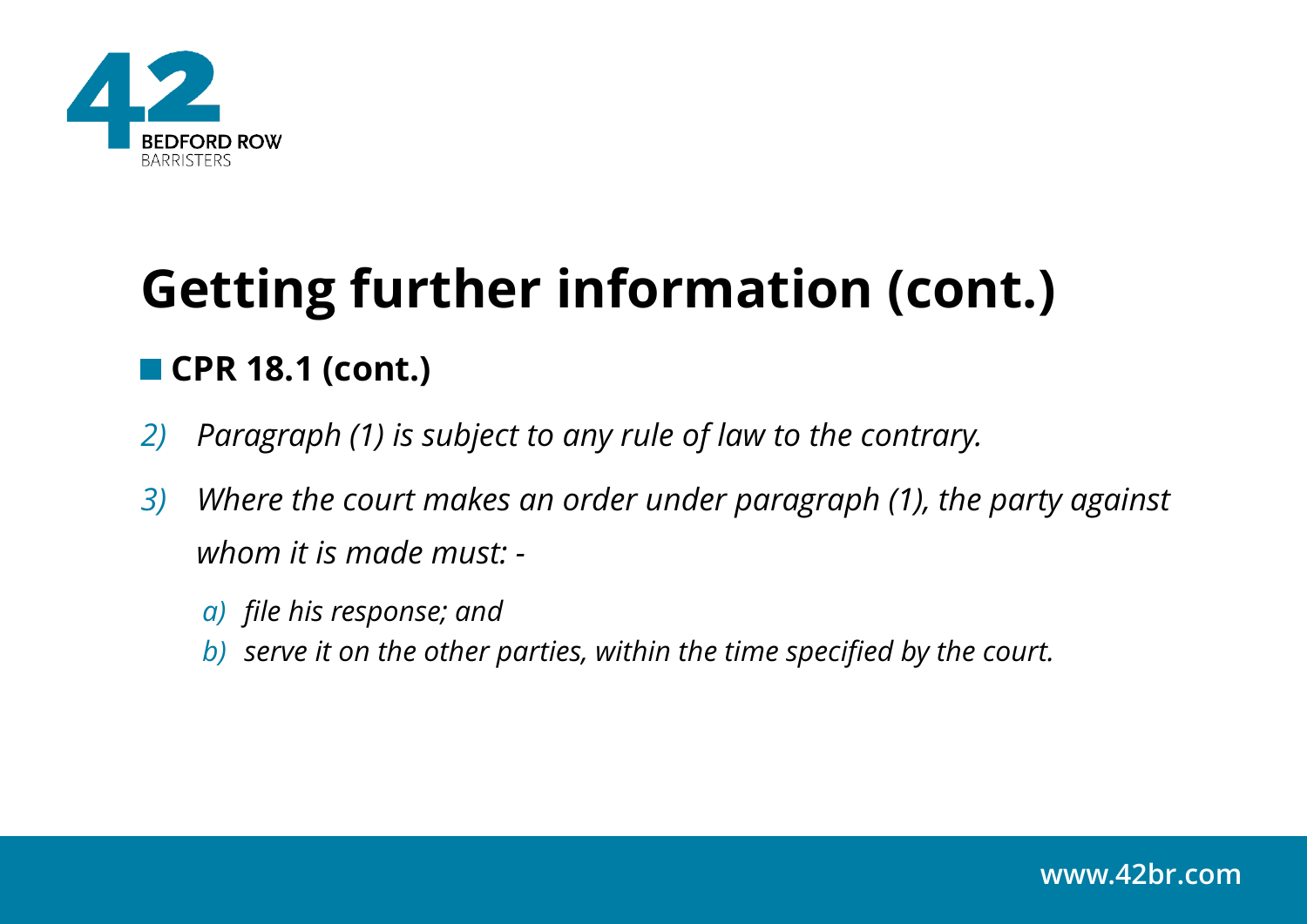

# **Getting further information (cont.)**

### **Examples**

- *1) "Particulars of Breach"*
- *2) "Particulars of Knowledge/Notice"*
- *3) Assertion that works have been done*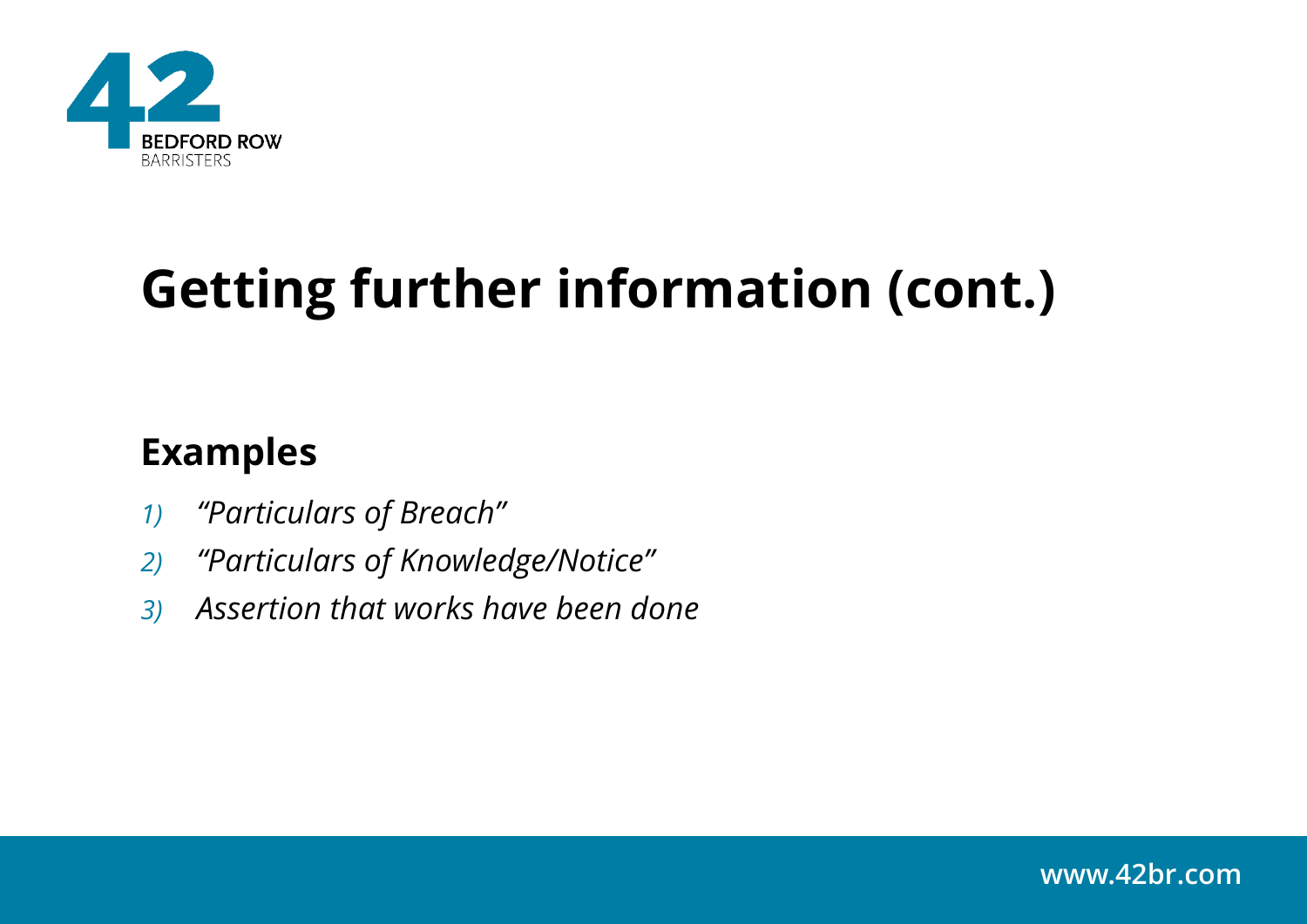

## **CPR Pt 18 – when to use**

- $\blacksquare$  "...at any time...": CPR 18.1 (1)
- $\blacksquare$  "clarify any matter which is in dispute": CPR 18.1 (1) (a)
- "give additional information in relation to any such matter": CPR 18.1 (1) (b)
- Statement of case or not
- Not applicable to small claims: CPR 27.2(1)(f), although court could do so on its own initiative
- $\blacksquare$  Key theme: reasonably necessary and proportionate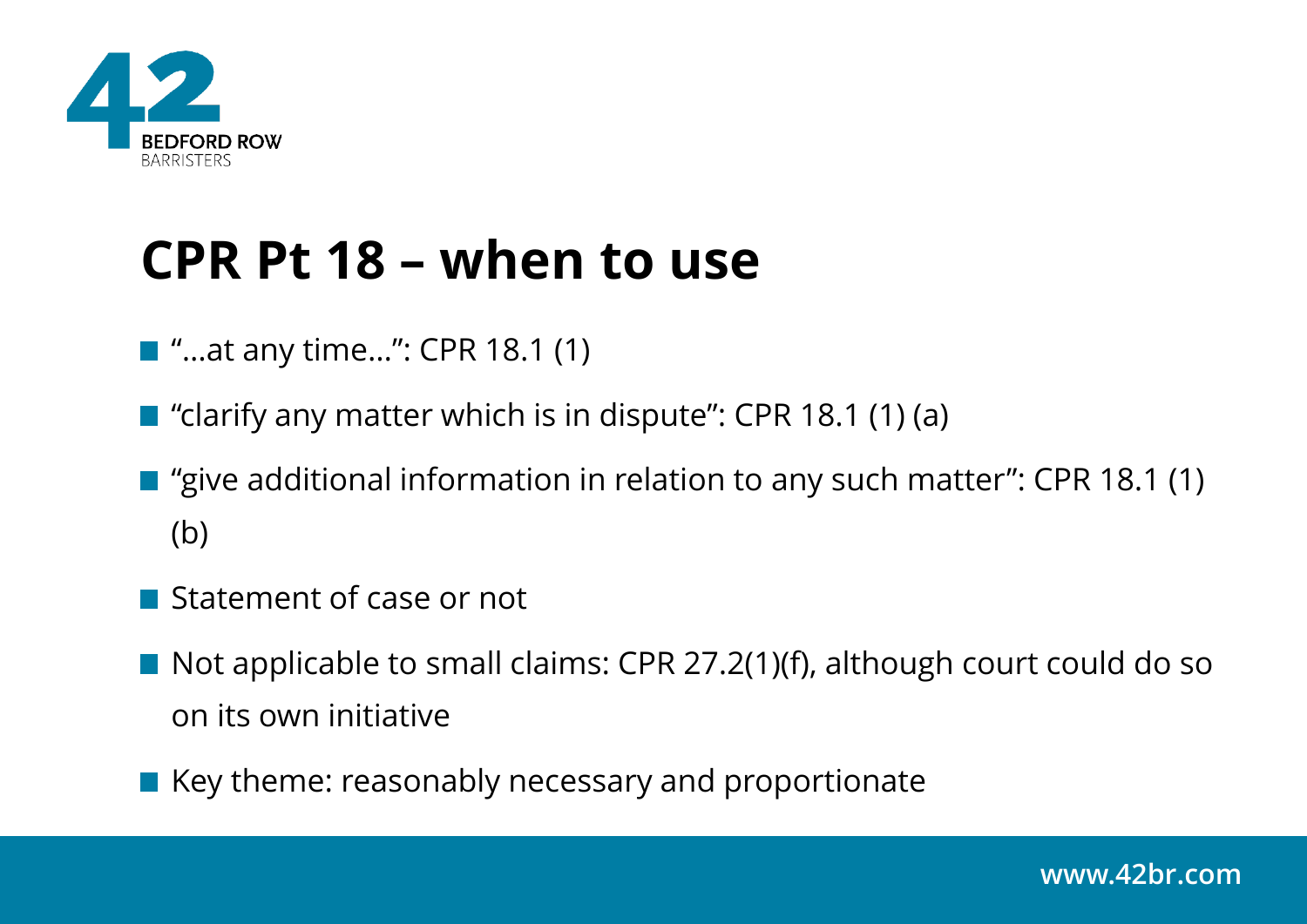

### **CPR Pt 18 – how to use**

### **Procedure – Practice Direction to CPR Pt 18**

Before applying to Court, serve on the other party a written request seeking the clarification or further information

Give a date by which the response should be served (which ought to be reasonable)

"A Request should be concise and strictly confined to matters which are reasonably necessary and proportionate to enable the first party to prepare his own case or to understand the case he has to meet.": paragraph 1.2, Practice Direction to CPR Pt 18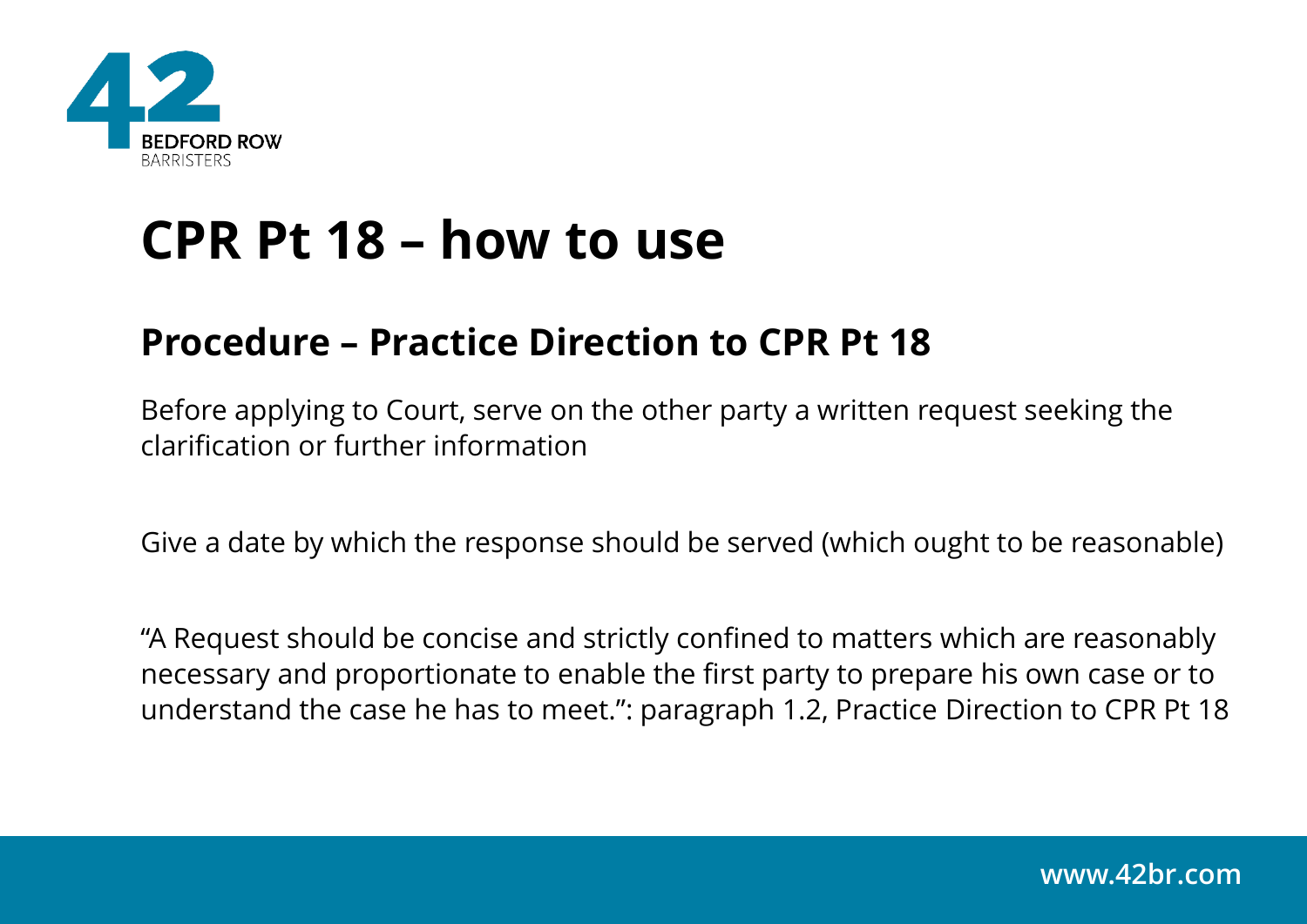

## **CPR Pt 18 – how to use**

### **Procedure – Practice Direction to CPR Pt 18**

Letter or separate document but must (see paragraph 1.6 to the PD to CPR Pt 18):

- Be headed with name of the court and title and number of the claim;
- in its heading state that it is a Request made under Part 18, identify the first party and the second party and state the date on which it is made,
- set out in a separate numbered paragraph each request for information or clarification
- where a Request relates to a document, identify that document and (if relevant) the paragraph or words to which it relates,

(cont.)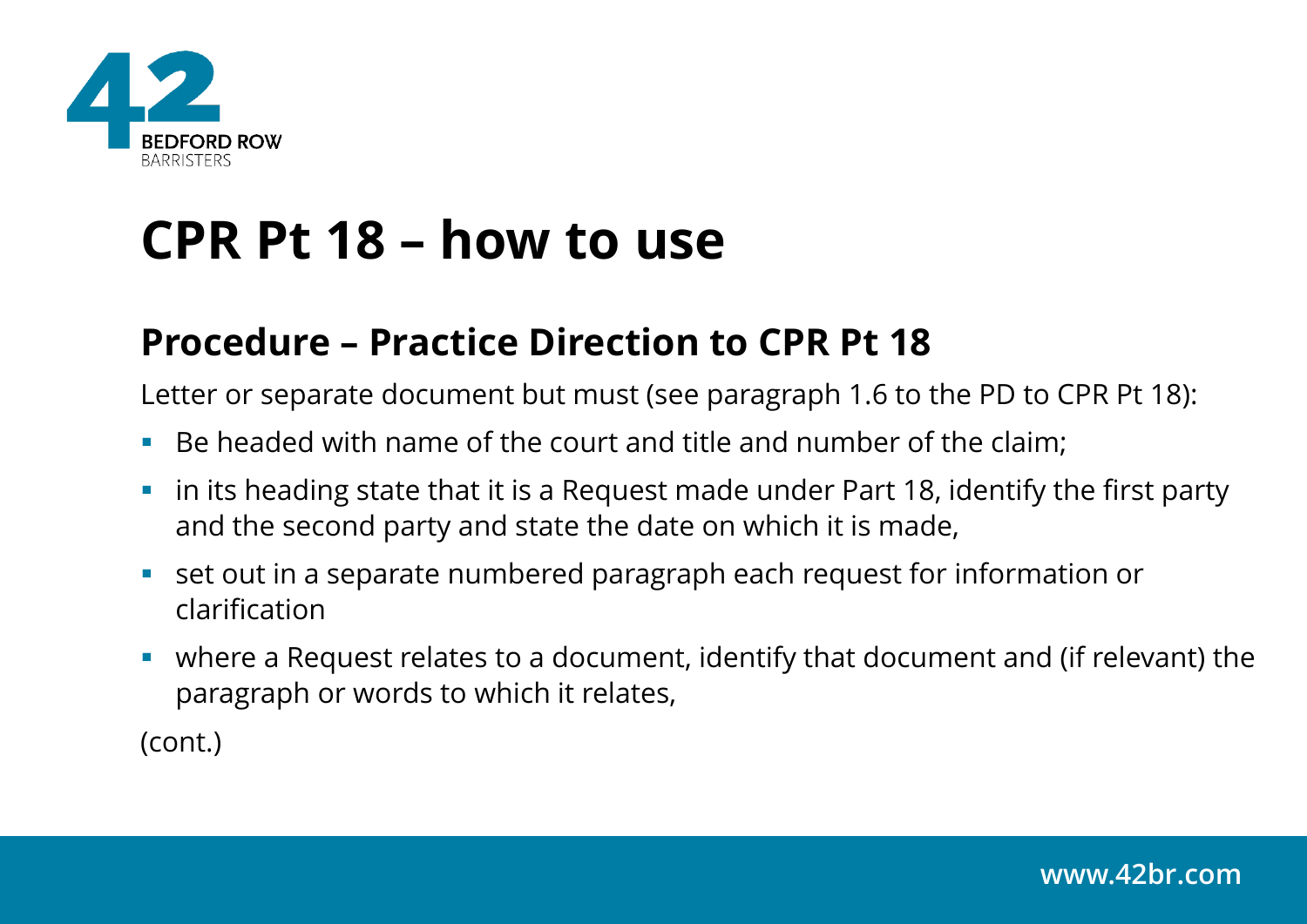

## **CPR Pt 18 – how to use**

### **Procedure – Practice Direction to CPR Pt 18**

Paragraph 1.6 of the PD to CPR Pt 18 cont:

- state the date by which the first party expects a response to the Request.
- A Request which is not in the form of a letter may, if convenient, be prepared in such a way that the response may be given on the same document.
- To do this the numbered paragraphs of the Request should appear on the left hand half of each sheet so that the paragraphs of the response may then appear on the right.
- Where a Request is prepared in this form an extra copy should be served for the use of the second party.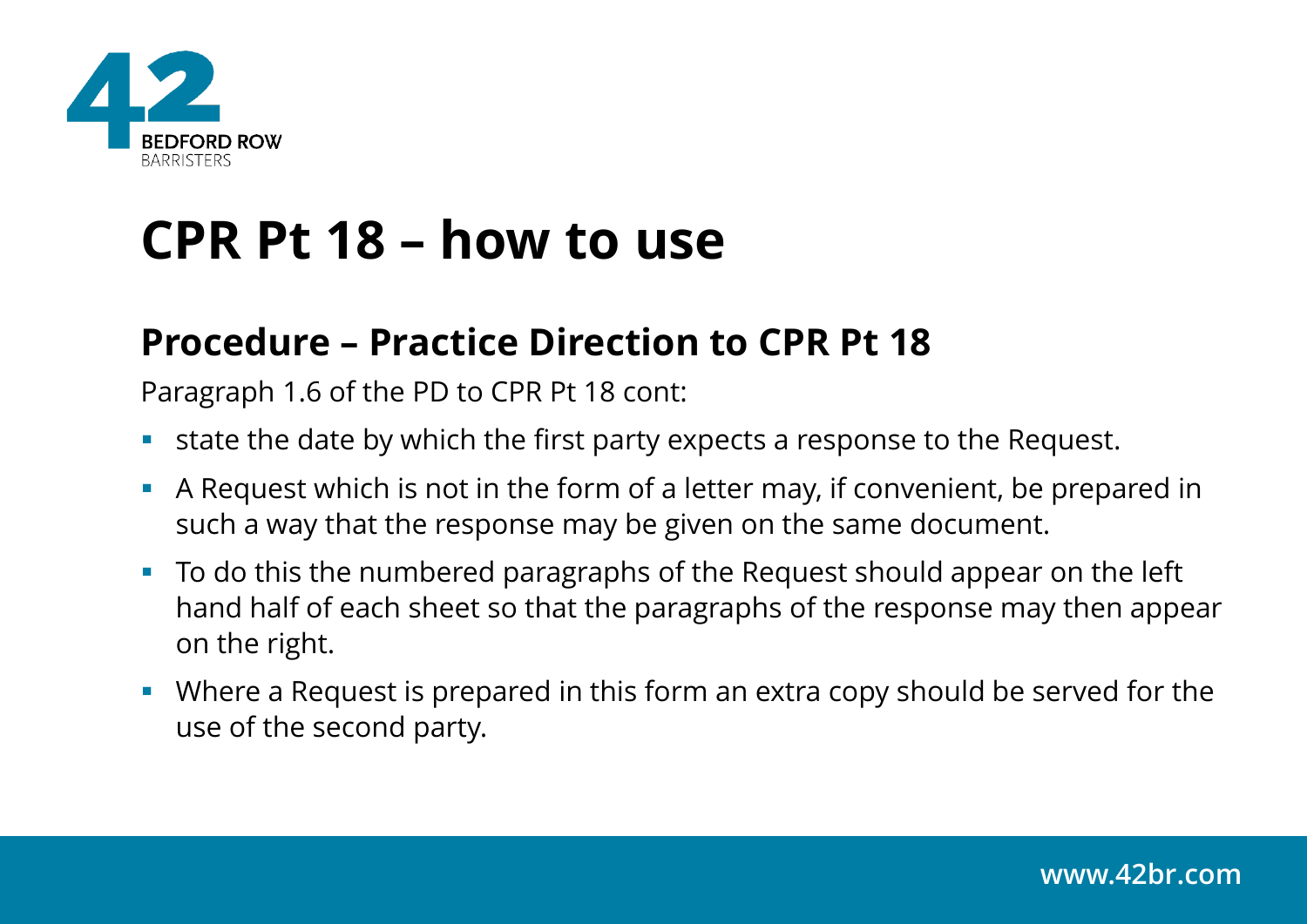

# **CPR Pt 18 – Responding to the request**

#### **Procedure – Practice Direction to CPR Pt 18**

#### Response:

- **.** In writing, dated and signed by party or legal representative
- Can reply to a letter in a letter, but must identify itself as a response to the request and deal with no other matters
- **•** If not a letter:
	- $\blacksquare$  be headed with the name of the court and the title and number of the claim,

(cont.)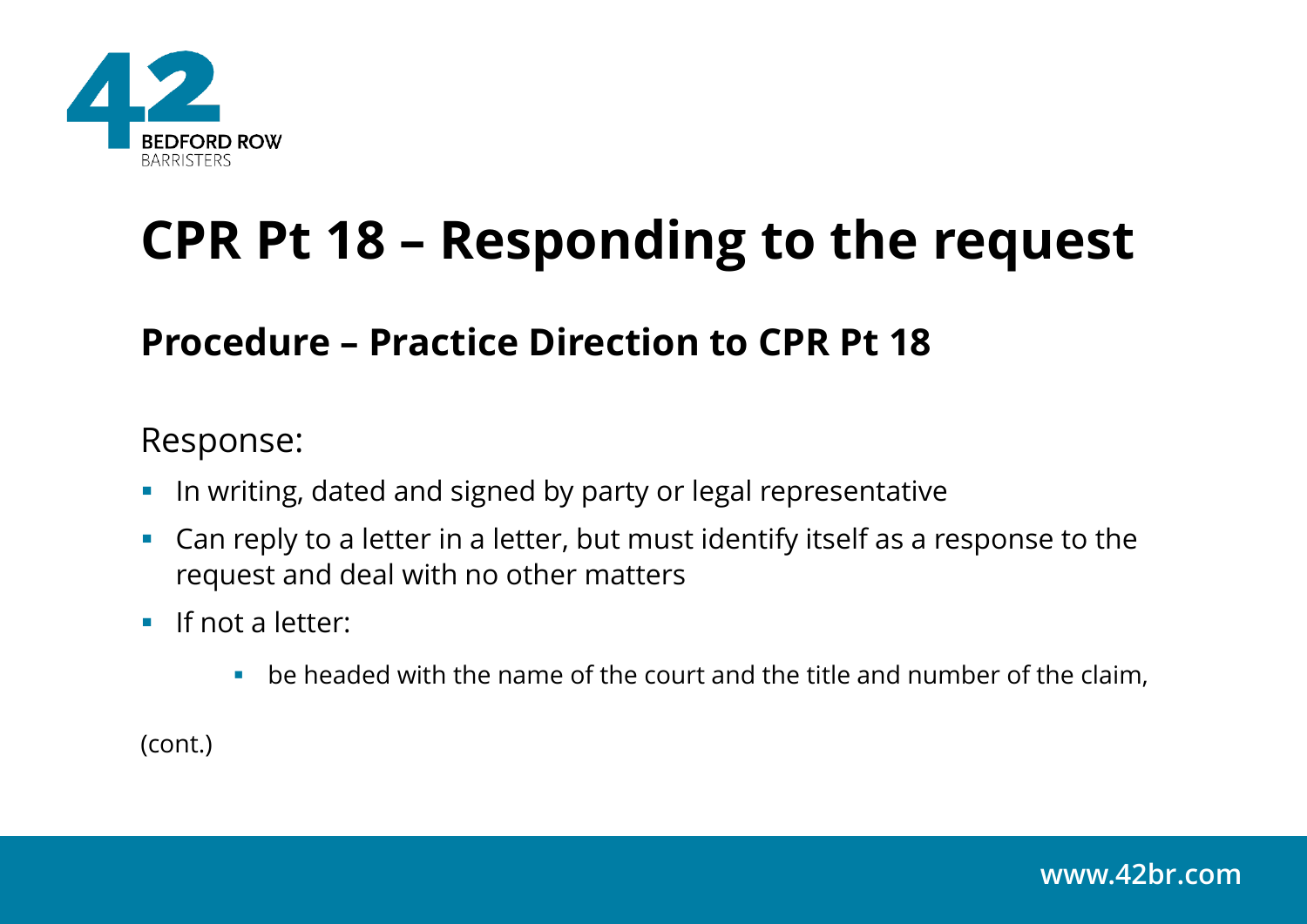

# **CPR Pt 18 – Responding to the request**

#### **Procedure – Practice Direction to CPR Pt 18**

- **·** in its heading identify itself as a response to that Request,
- repeat the text of each separate paragraph of the Request and set out under each paragraph the response to it,
- refer to and have attached to it a copy of any document not already in the possession of the first party which forms part of the response.
- Serve response on every other party and file with the court a copy of the Request and response: paragraph 2.4, PD to CPR Pt 18
- Response should be verified by a statement of truth: paragraph 3, PD to CPR Part 18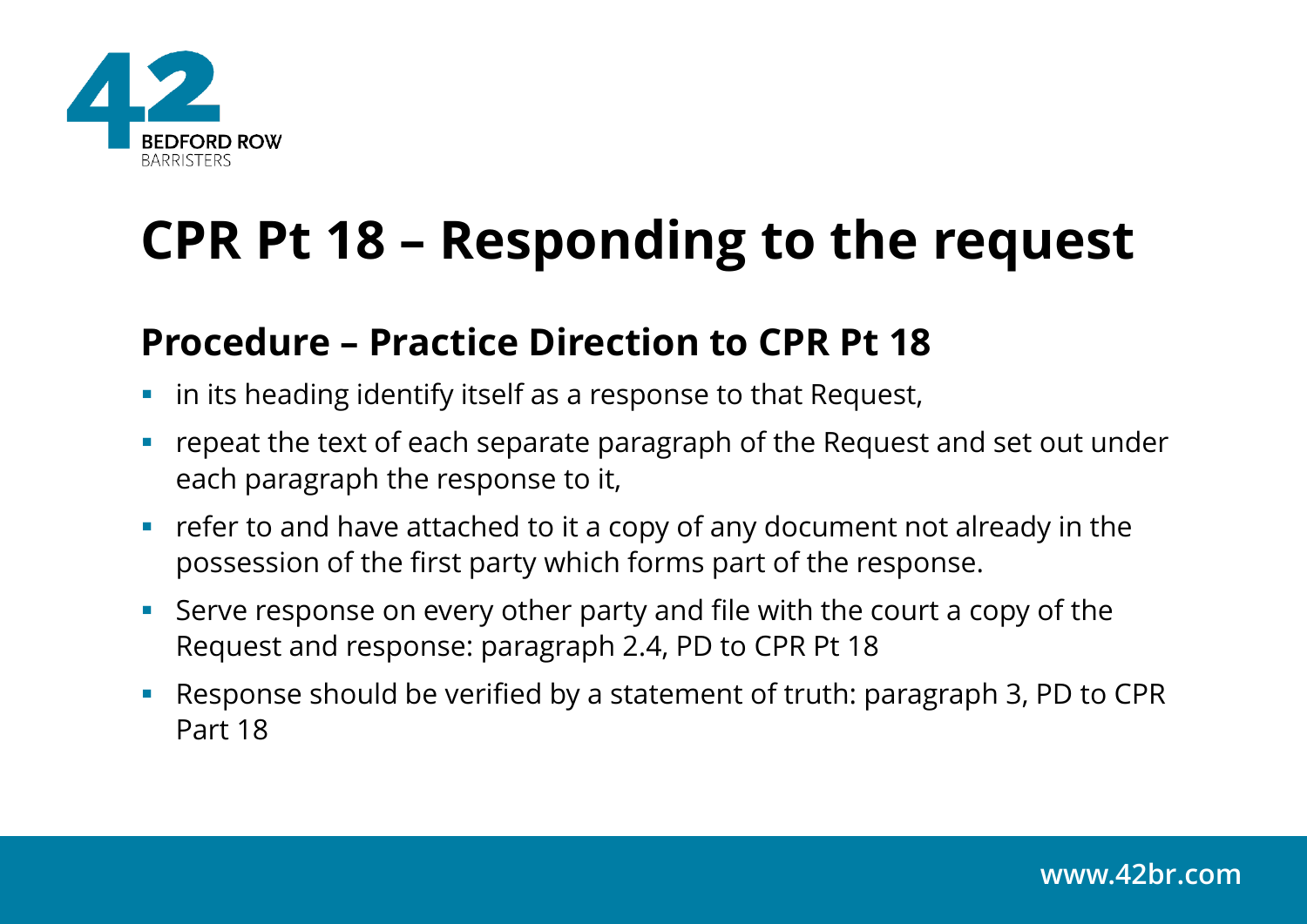

# **CPR Pt 18 – Responding to the request**

### **Unable or unwilling to comply with request: paragraph 4, PD to CPR Pt 18**

- **.** If you object to complying with the Request or part of it or are unable to do so at all or within the time stated in the Request, inform the first party promptly and in any event within that time.
- May do so in a letter or in a separate document (a formal response), but in either case must give reasons and, where relevant, give a date by which expect to be able to comply.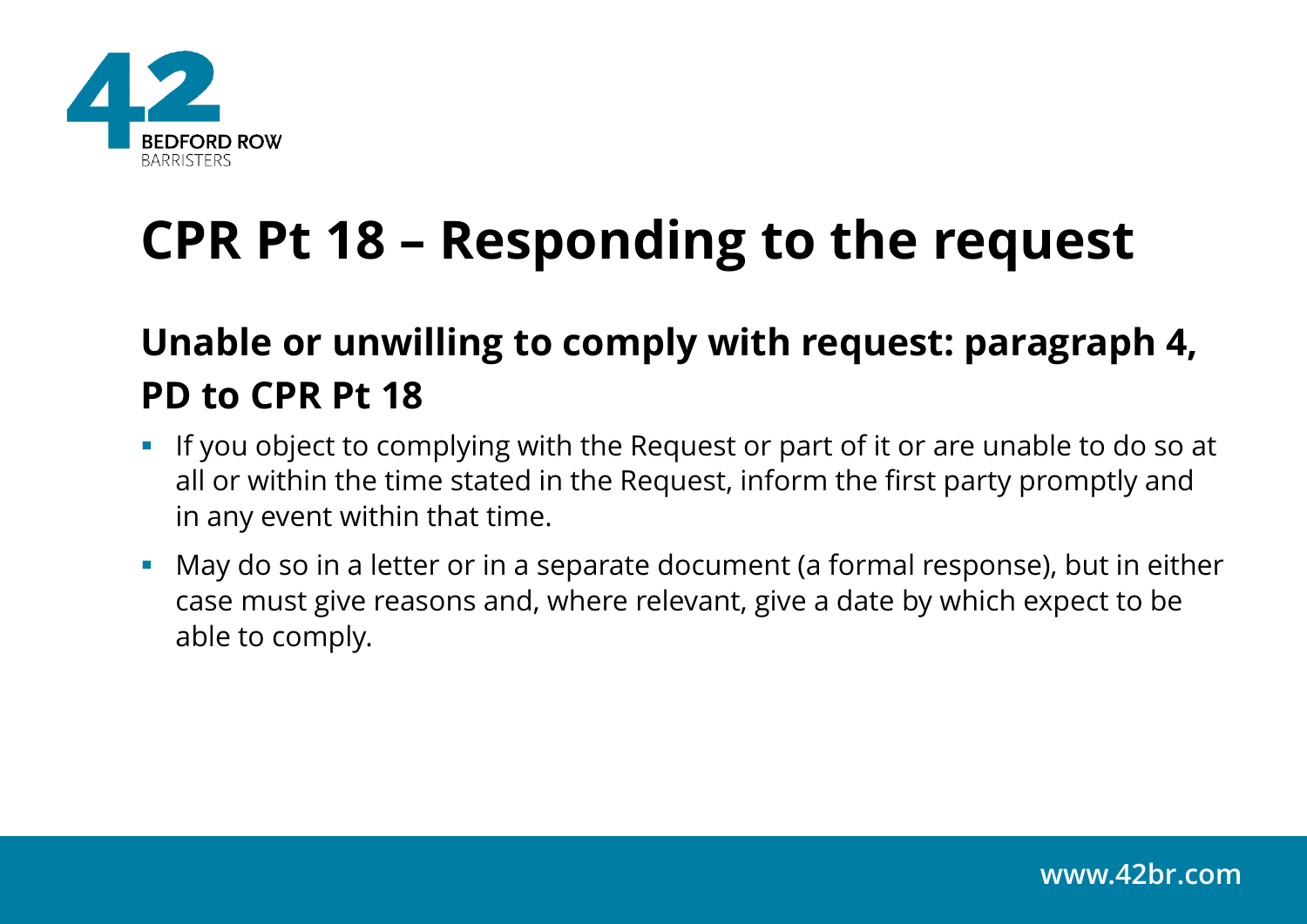

# **CPR Pt 18 – Application for Orders**

### **Unable or unwilling to comply with request: paragraph 4, PD to CPR Pt 18**

- **Use N244 Application Notice**
- Attach copy of order sought
- **•** Describe any response
- Evidence permitted, but is it required?
- If no response provided to the initial request, "...the first party need not serve the application notice on the second party, and the court may deal with the application without a hearing.": Paragraph 5.5, PD to CPR Pt 18 (only if at least 14 days have passed since request served and the time stated in it for a response has expired)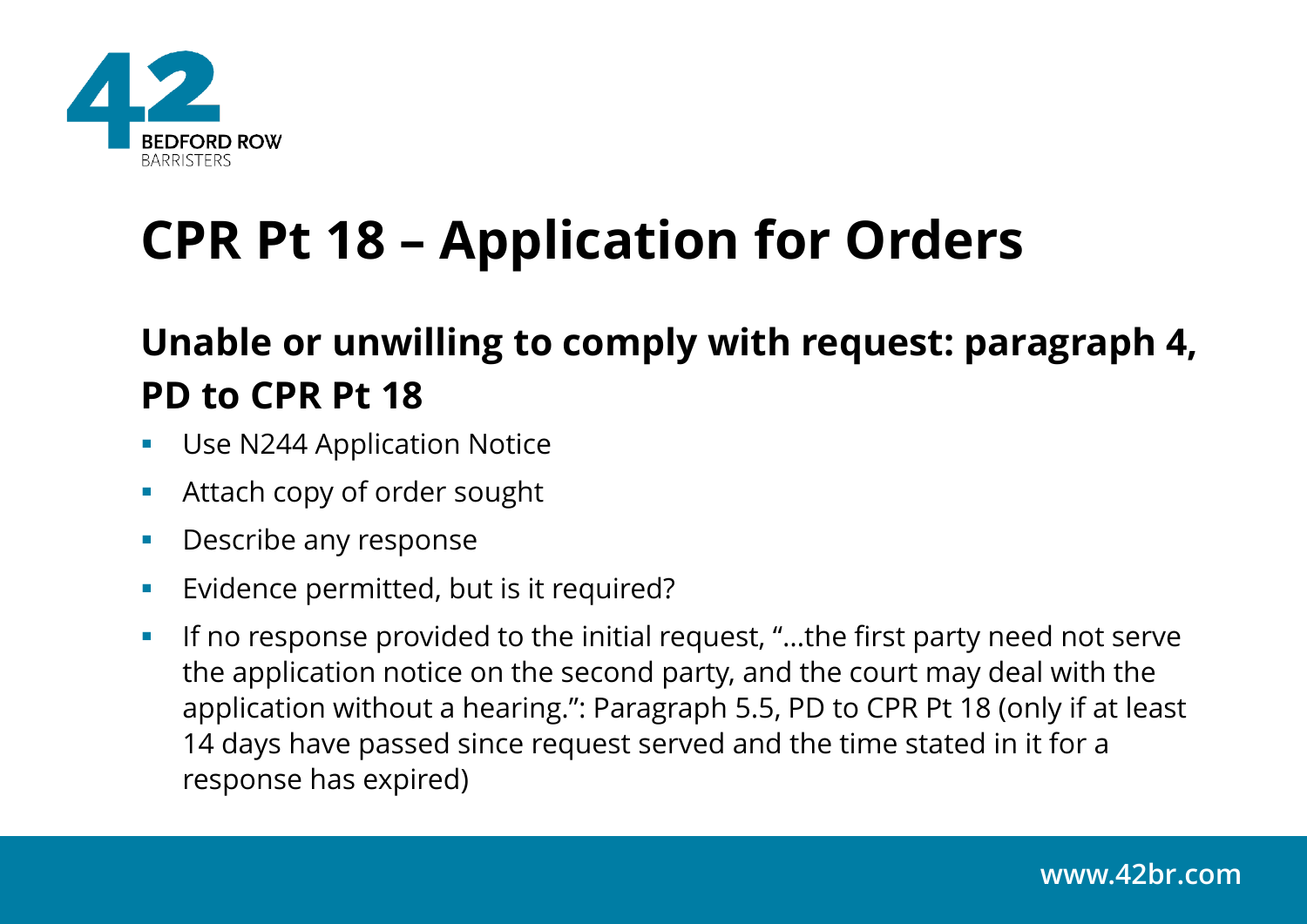

## **CPR Pt 18 – Application for Orders**

### **Paragraph 5, PD to CPR Pt 18**

Otherwise, the application notice must be served on the other party (and all other parties)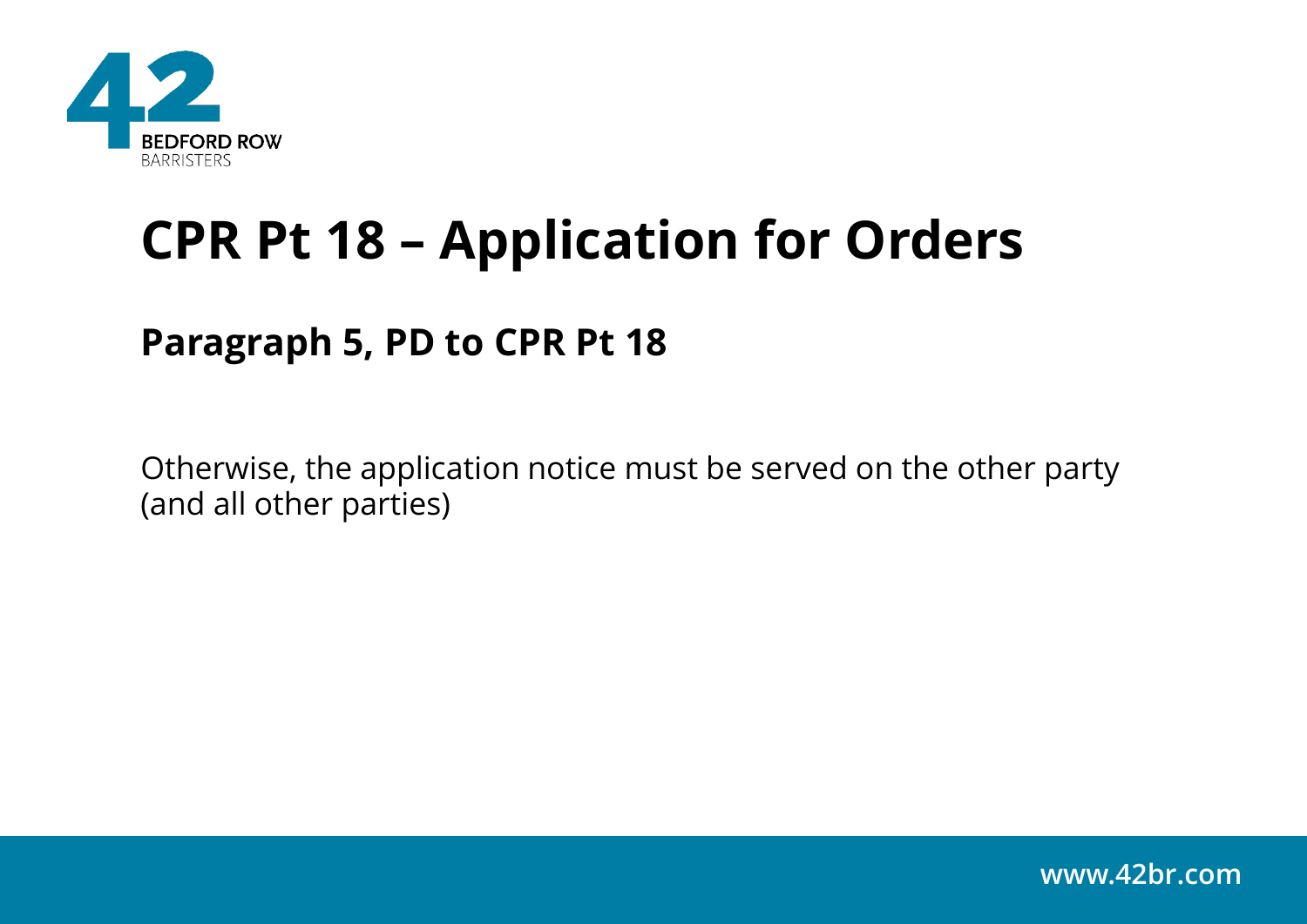

## **CPR Pt 18 – Consequences of not responding**

Conditional orders under CPR 3.1(3)?

■ e.g unless order, if appropriate

Conduct & costs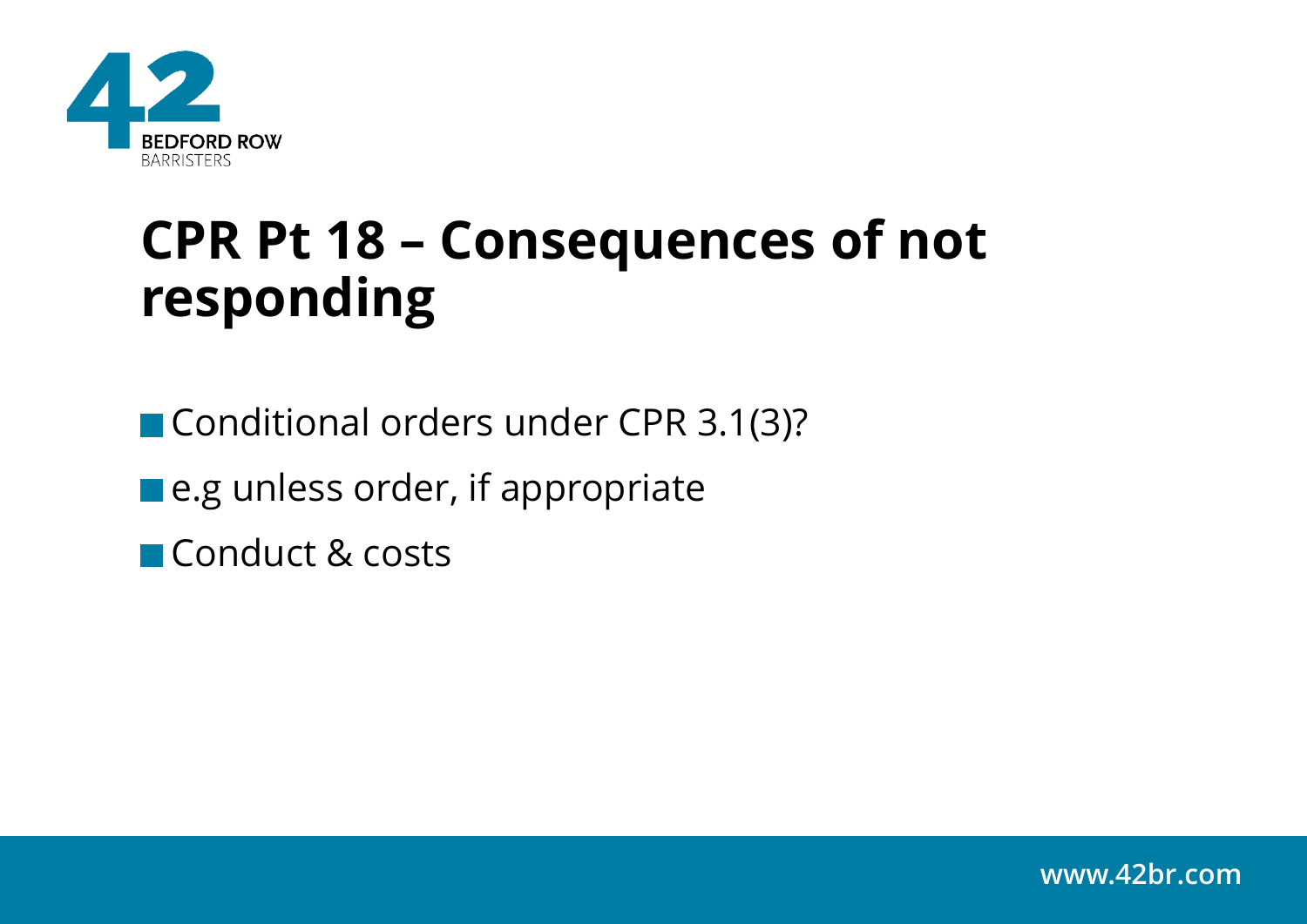

## **Evidence: expert**

What are the key determinative issues?

- Is the (permitted) expert evidence sufficient?
- **Instructions clear, concise and direct**
- Questions to expert pursuant to CPR 35.6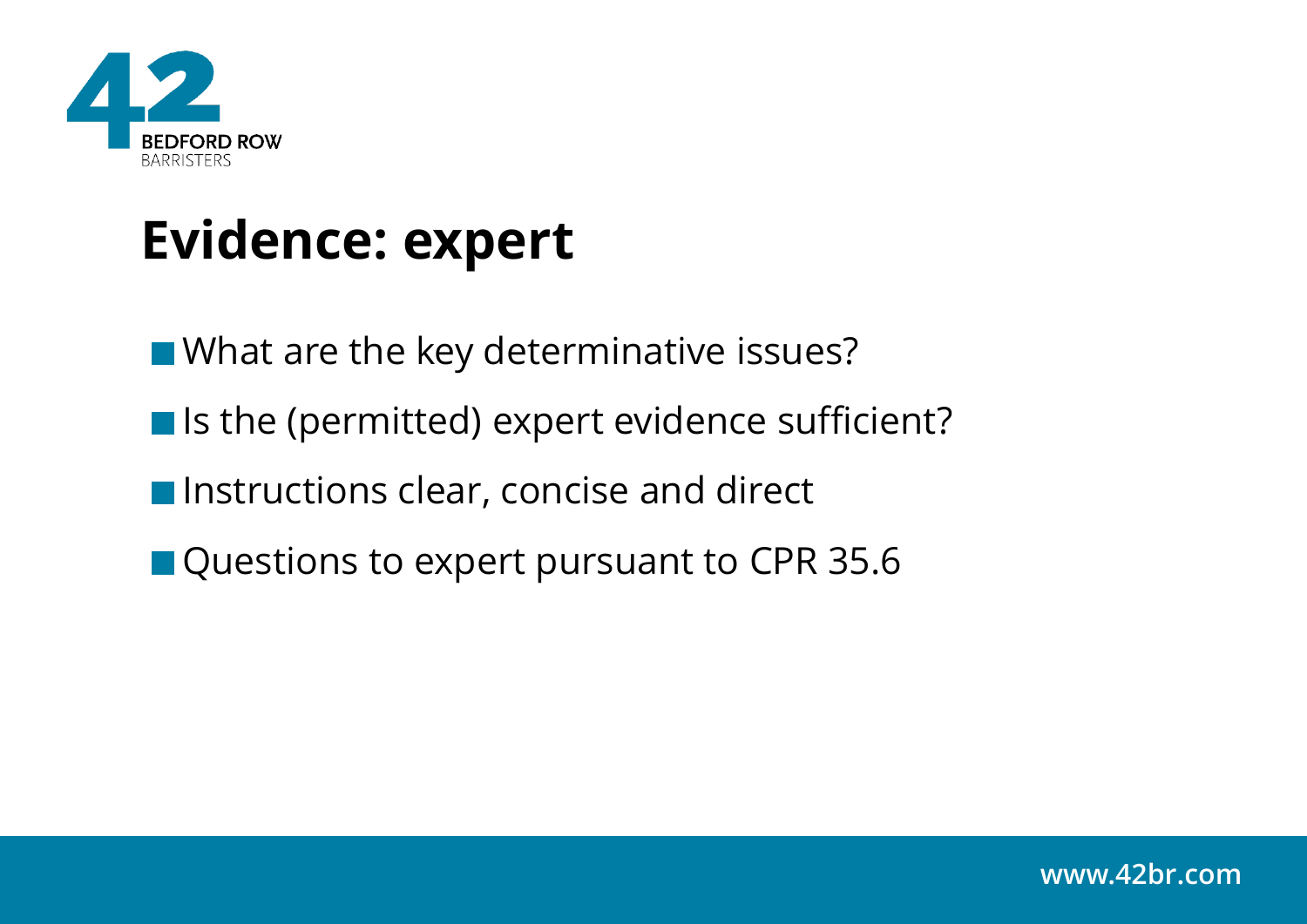

### **Evidence: expert**

### ■ CPR 35.6 (1):

- 1) A party may put written questions about an expert's report (which must be proportionate) to:
	- a) an expert instructed by another party; or
	- b) a single joint expert appointed under rule 35.7

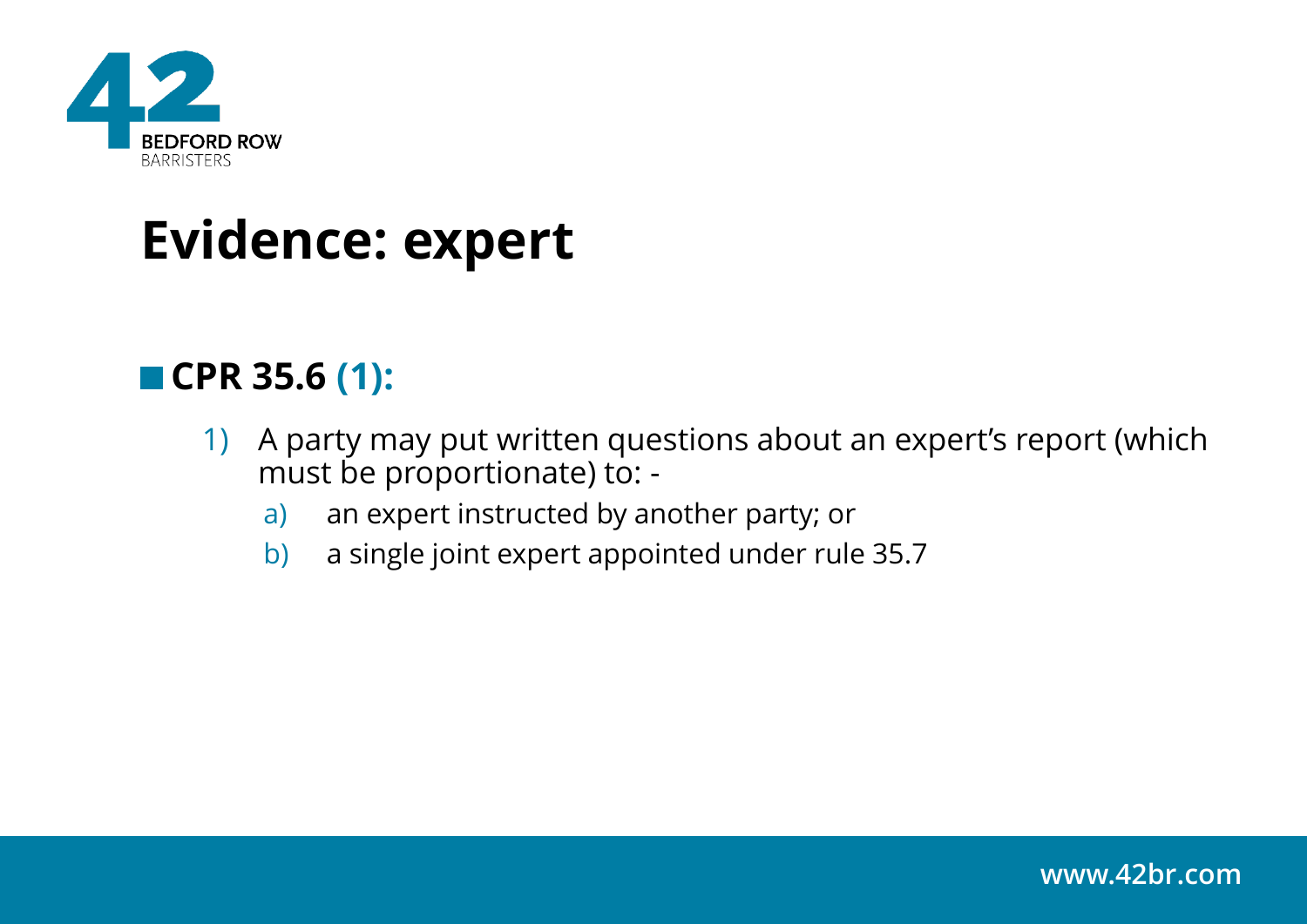

### **Evidence: expert**

### ■ CPR 35.6 (2):

*2) Written questions under paragraph (1): -*

- *a) may be put once only;*
- *b) must be put within 28 days of service of the expert's report; and*
- *c) must be for the purpose only of clarification of the report, unless in any case: -*

*(i) the court gives permission; or*

*(ii) the other party agrees*.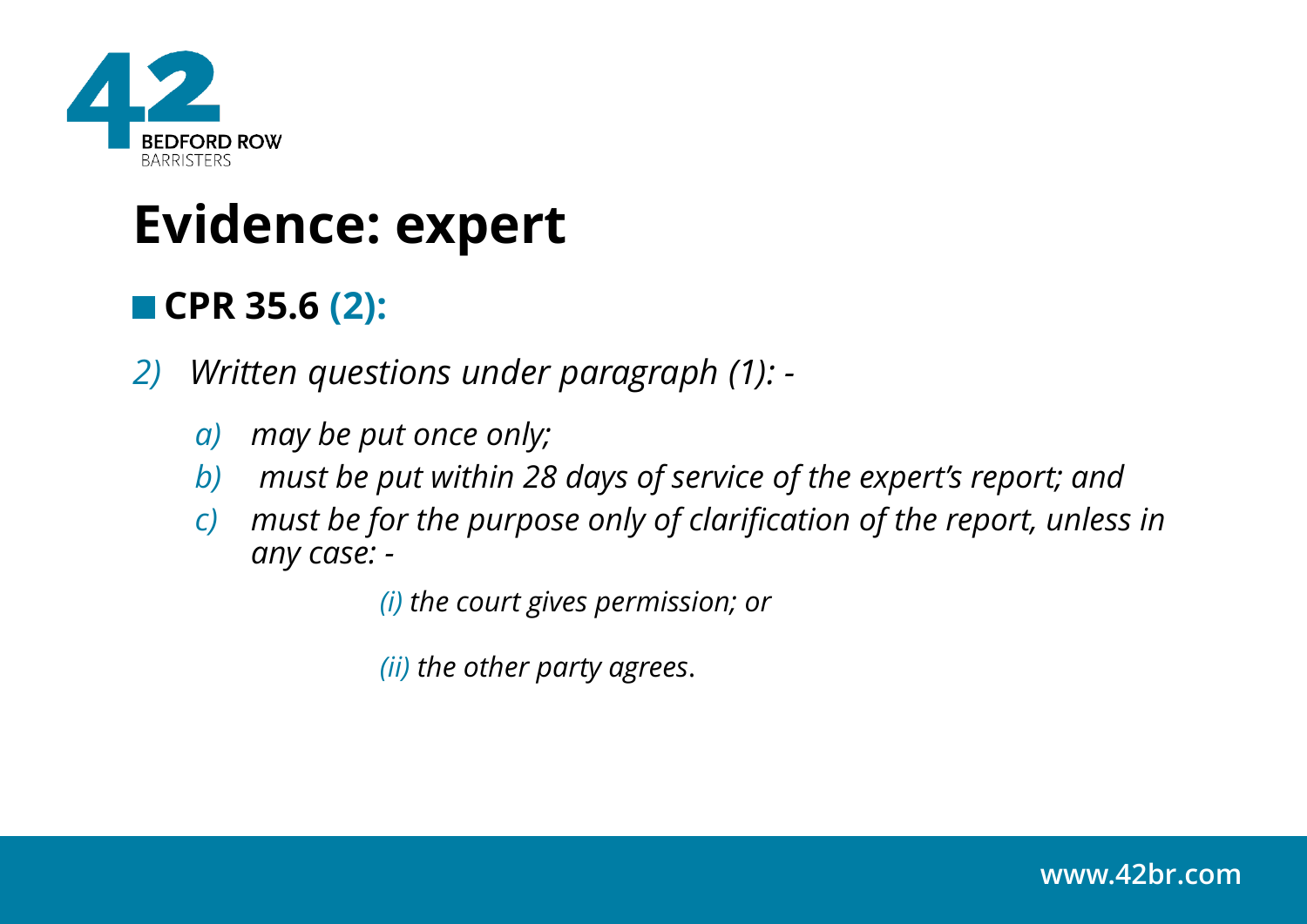

## **Evidence: factual**

**Notable Millen** What are the key determinative issues?

- Address the points that remain in dispute
- Why?

A statement stands as his evidence in chief unless the Court orders otherwise: CPR 32.5 (2)

■ A witness giving oral evidence at trial may with the Court's permission ((and good reason – CPR 32.5 (4)) amplify his statement and give evidence on matters which have arisen since: CPR 32.5(3)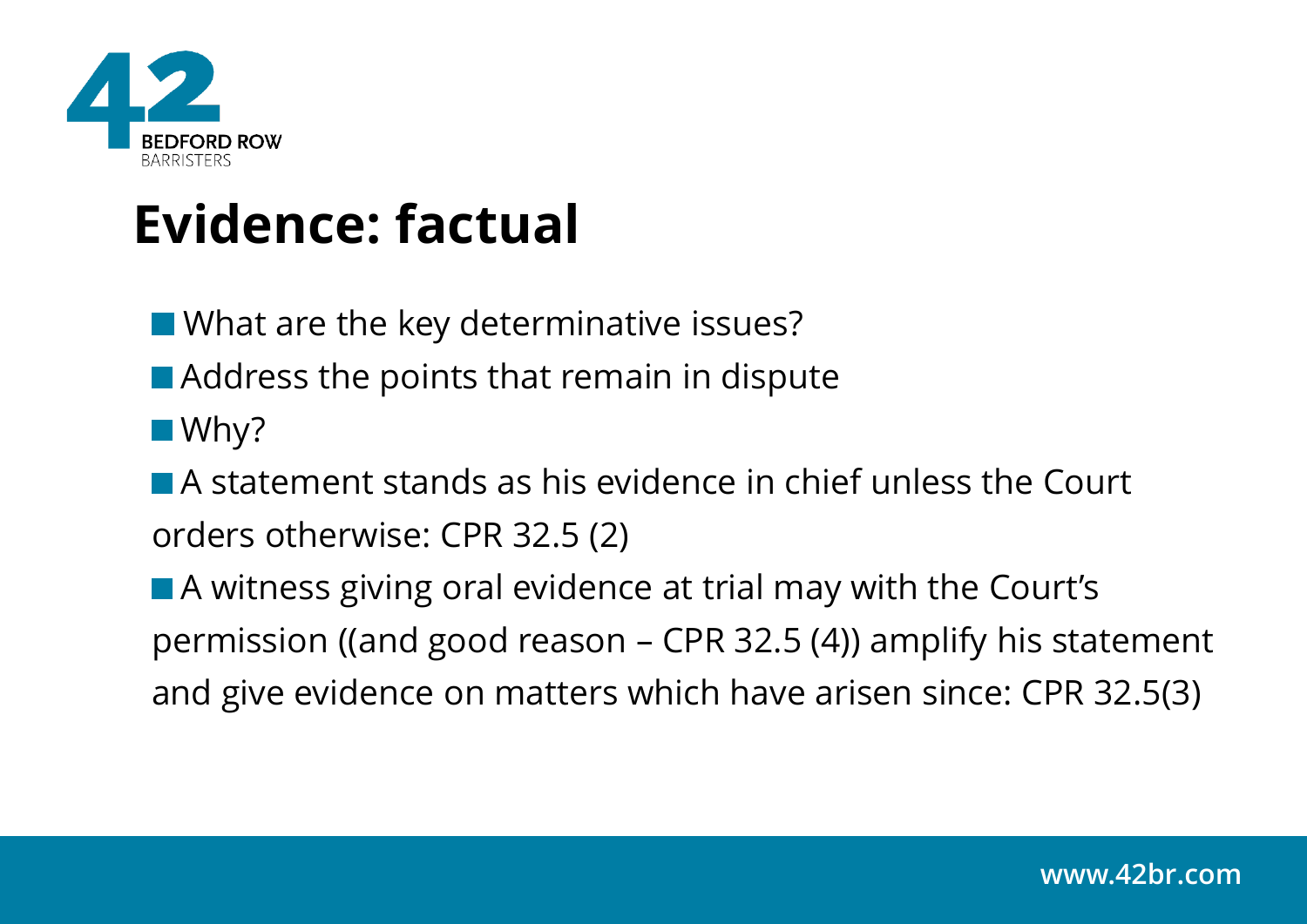

## **Evidence: factual**

**Ensure the WS addresses the points that remain in dispute** 

**Loss or damage, particularly loss of amenity, is unlikely to be** admitted

■ Access might be an issue raised by the Defendant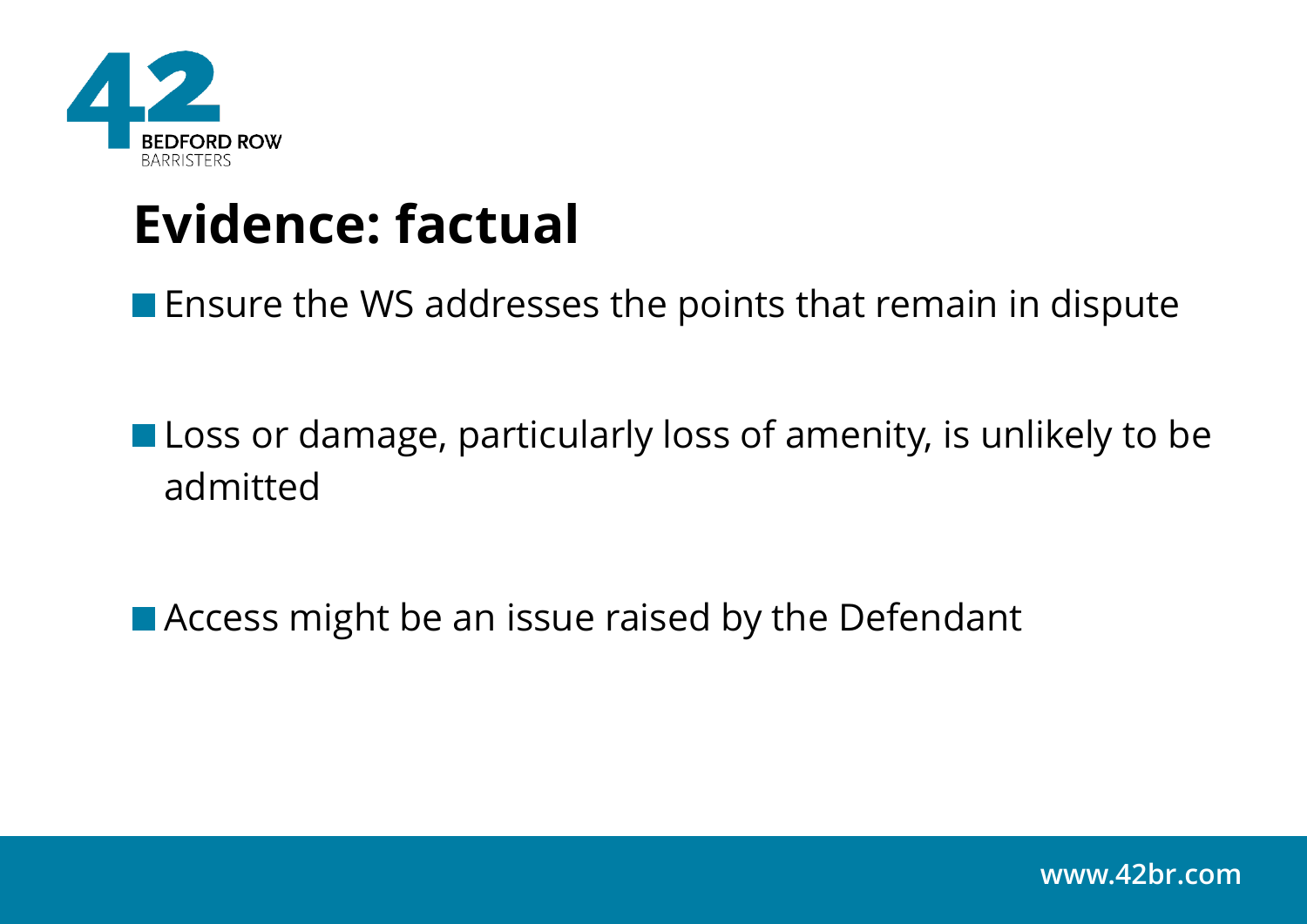

## **Evidence: factual**

Defendant witness for large landlords needs to be able to understand and explain:

- How tenants notify landlord of issues
- **The repair records and documentation**
- **The procedure for seeking/not obtaining access**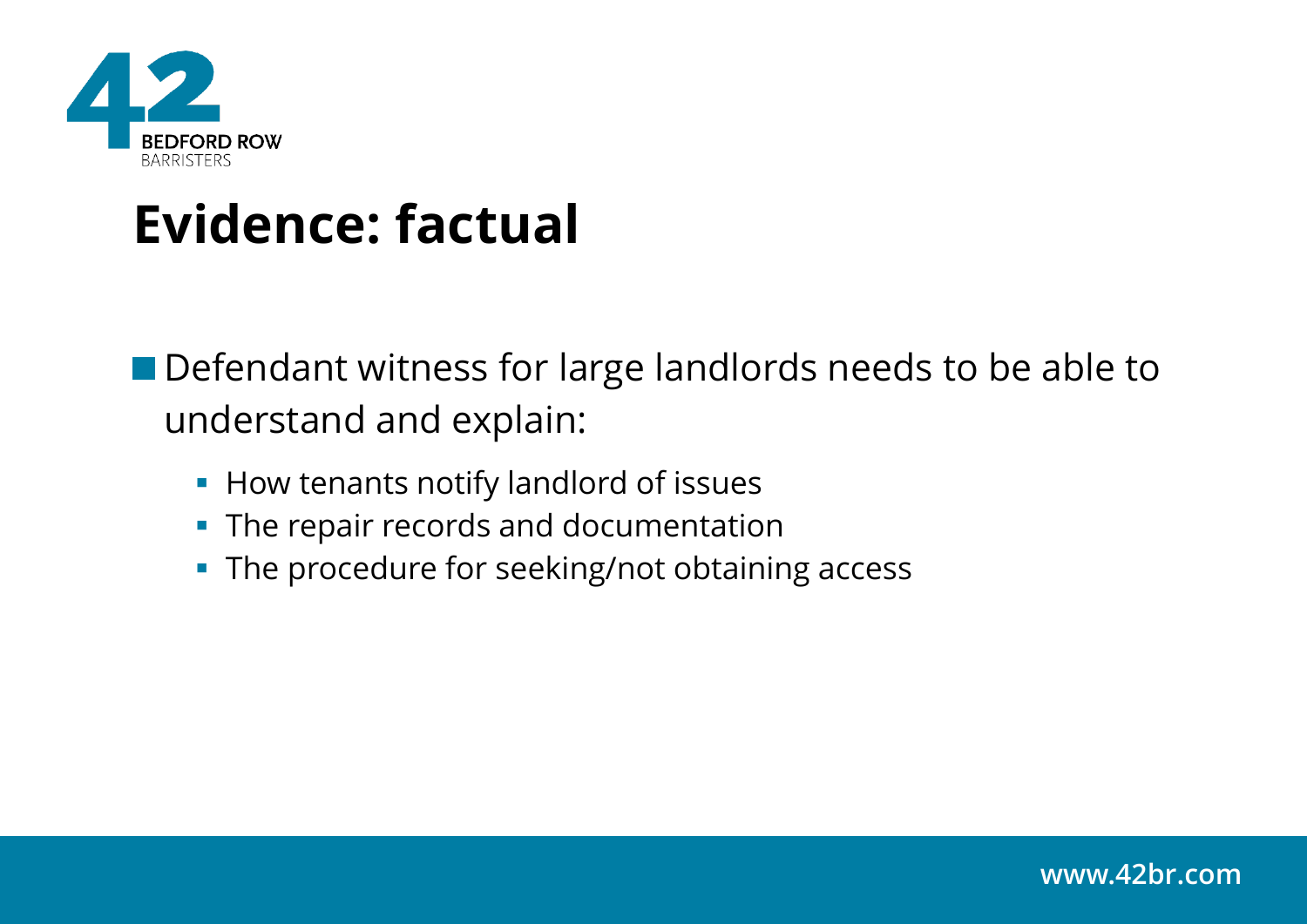

## **Trial bundles – where to start**

■ Look at the case management order!

**Practice Direction 32, para 27** 

https://www.justice.gov.uk/courts/procedurerules/civil/rules/part32/pd\_part32

**Guides for Queens Bench and Chancery Division:** 

https://www.judiciary.uk/wp-content/uploads/2022/02/QB-Guide-2022-Final-3-Feb-22-with-bookmarks.pdf (section 14) https://assets.publishing.service.gov.uk/government/uploads/sy stem/uploads/attachment\_data/file/1051246/ChanceryGuide\_u pdated\_28\_January\_2022\_\_002\_.pdf (21.34 onwards)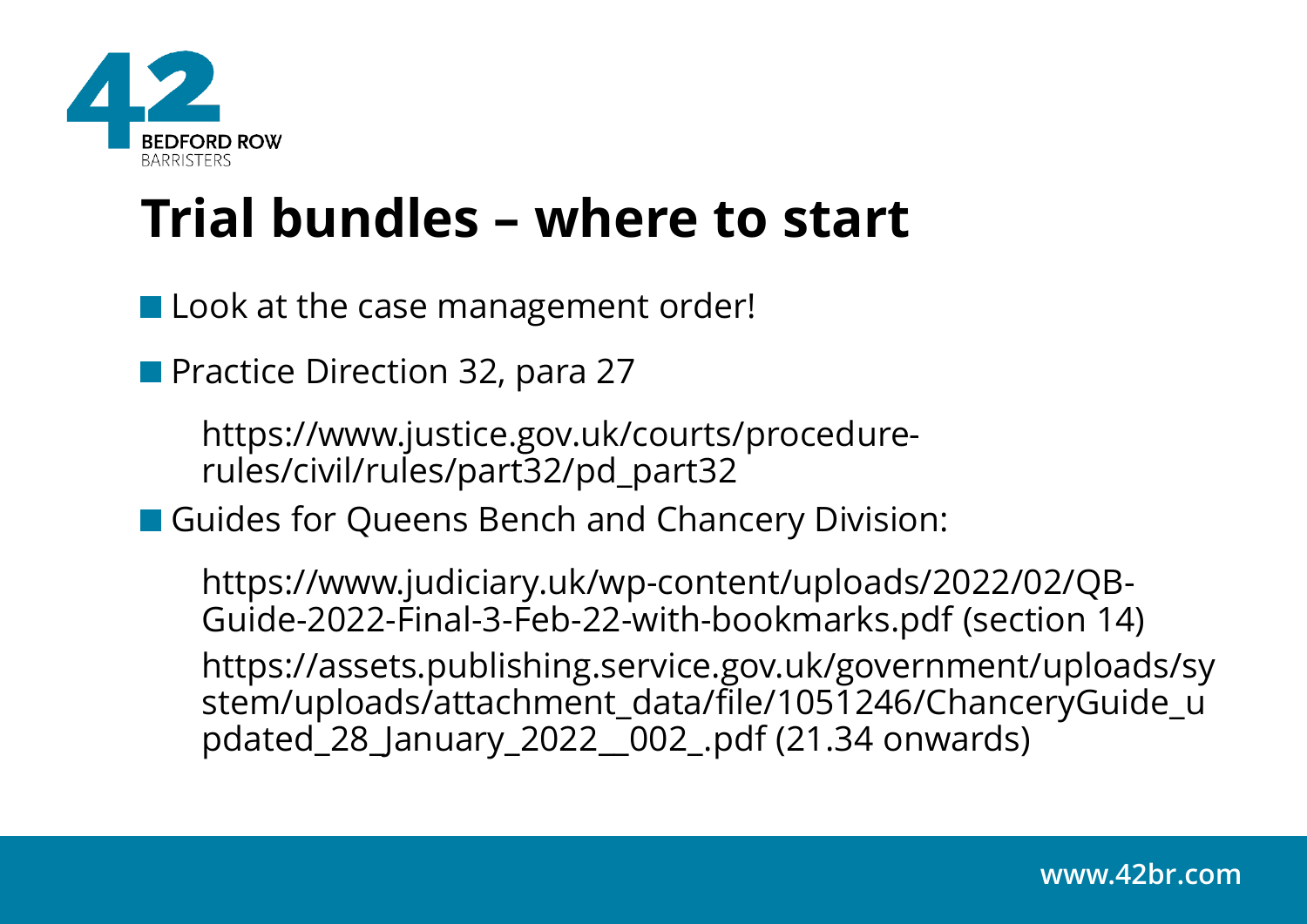

# **Trial bundles – whose responsibility?**

- CPR 39.5: Normally the Claimant's job unless the court orders otherwise
- Both sides should always cooperate and try to agree
- But be careful if you dispute a document: PD32, para 27.2 ■ Must lodge the bundle between 3 and 7 days before trial (clear working days)
- Don't forget to lodge 2 copies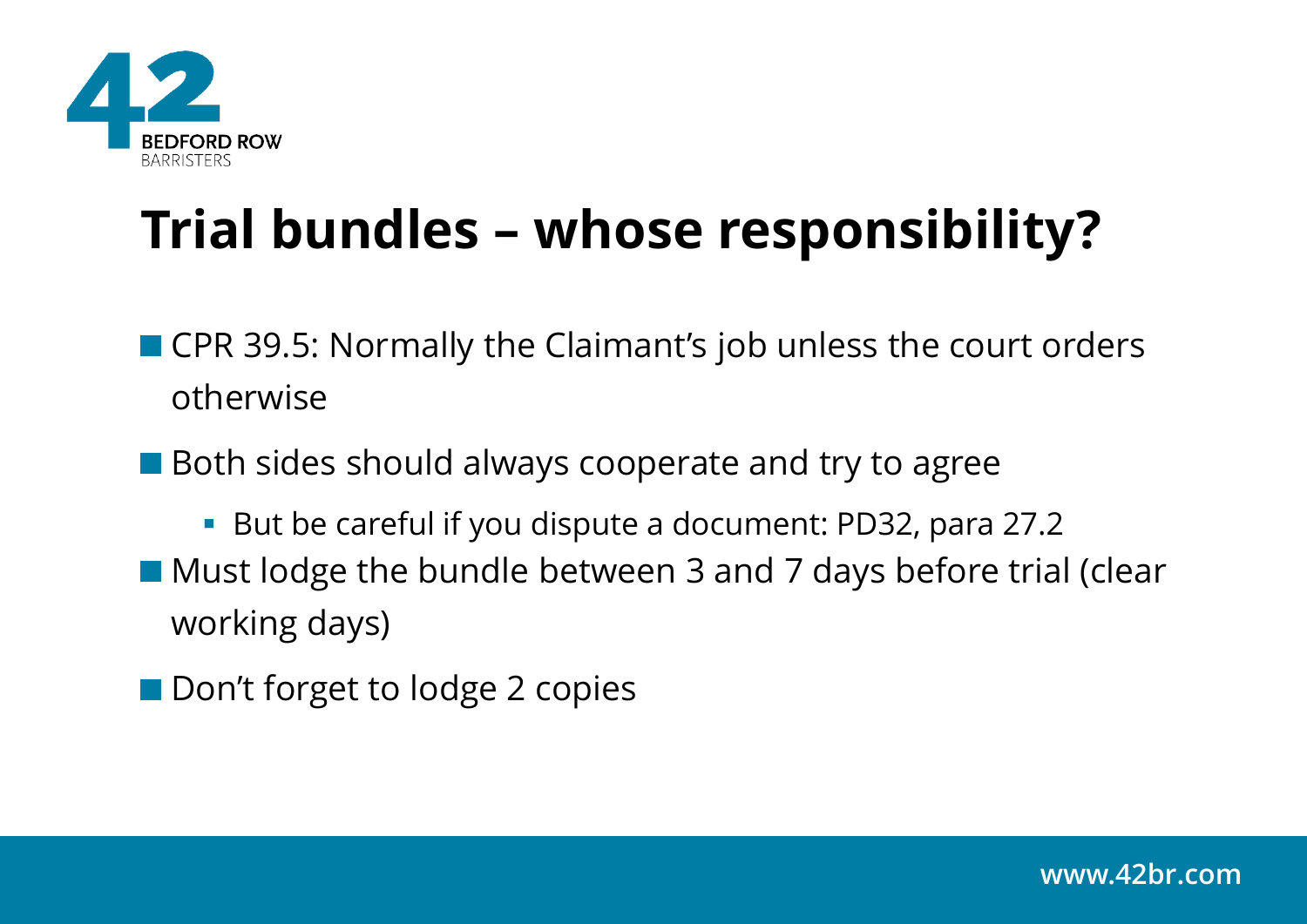

## **Trial bundles – contents**

Refer to checklist in PD32 para 27.5, and the case management order

**Usual sections, separated by tabs:** 

- Pleadings and orders
- **Expert reports**
- Witness statements
- General documents
- Repair records (if Defendant is a large landlord)
- Medical records
- $\blacksquare$  If you need more than one file, try to keep whole sections together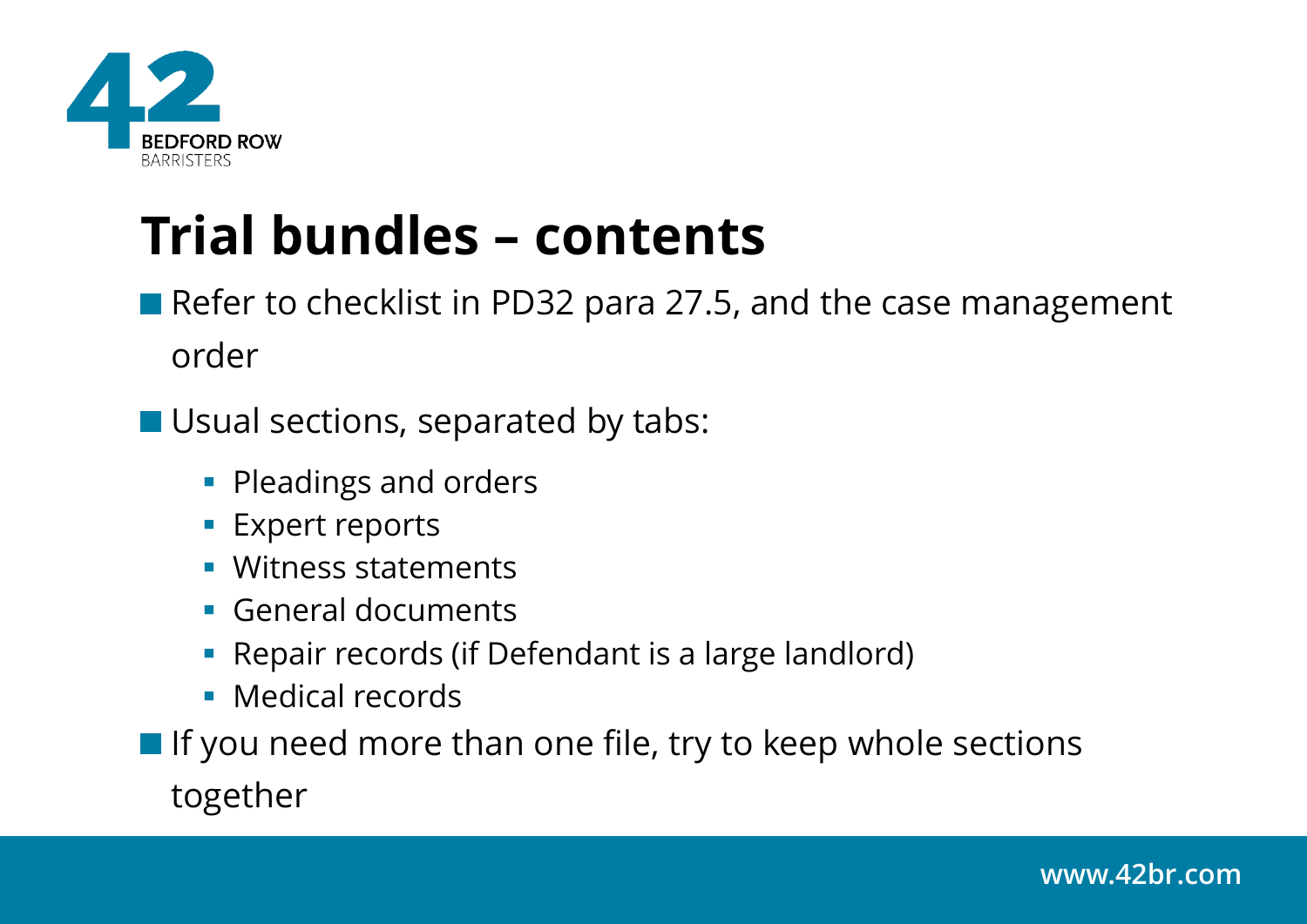

## **Trial bundles – contents**

 $\blacksquare$  Keep the size down by avoiding duplication of documents

- **Expert reports attached to Particulars of Claim**
- **Exhibits to witness statements see Queens Bench Guide,** para 14.4
- **Photos can be important in disrepair claims make sure they're in** colour and clear
- Big and distinct page numbers, not too close to the margins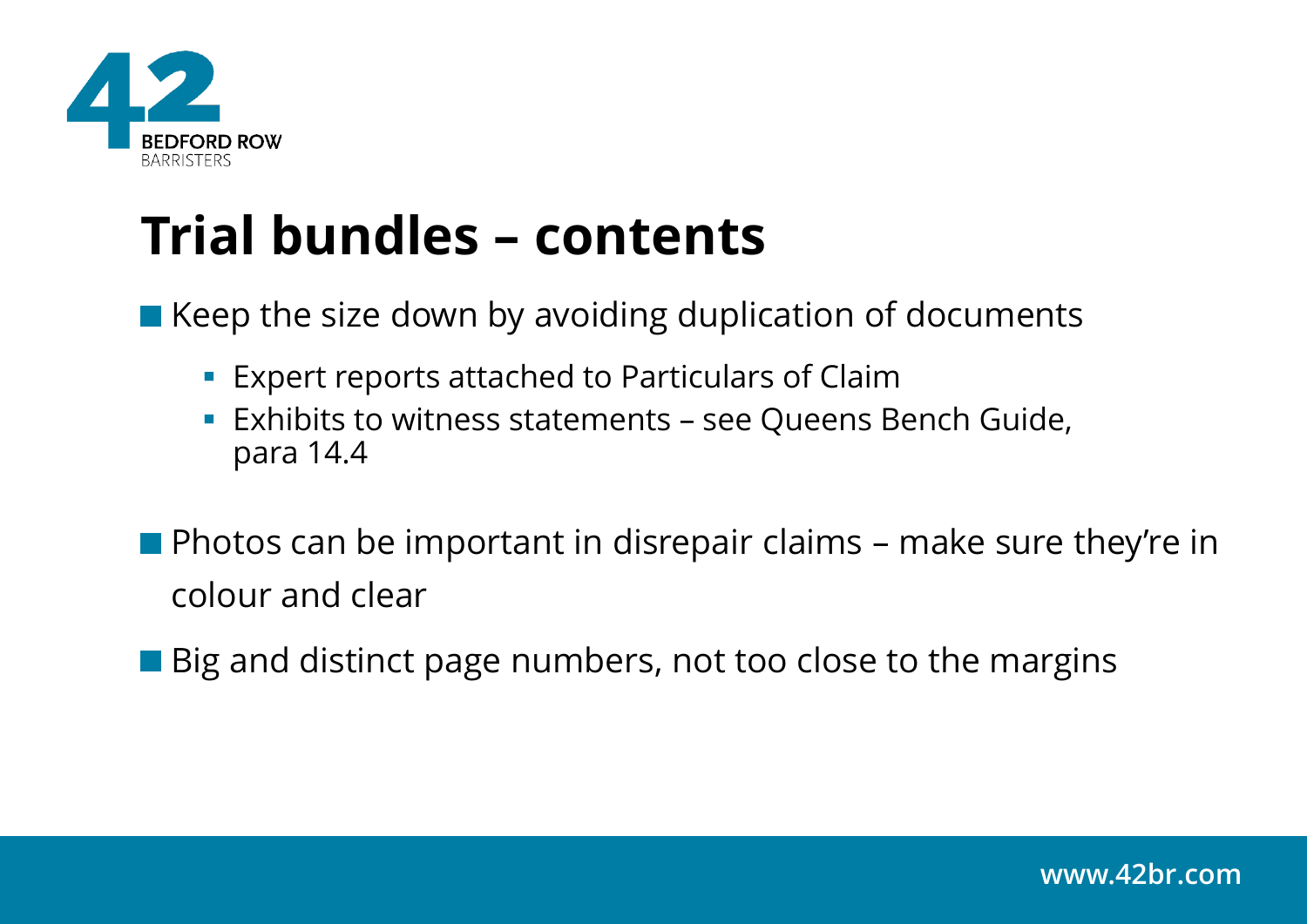

# **Trial bundles – e-bundles**

General guidance on Judiciary website: https://www.judiciary.uk/announcements/general-guidance-onelectronic-court-bundles/

- Consistent page numbering (start the index at page 1)
- OCR character recognition
- Bookmark key (not all) documents
- Rotate landscape or upside pages
- Court will accept up to 36MB email attachments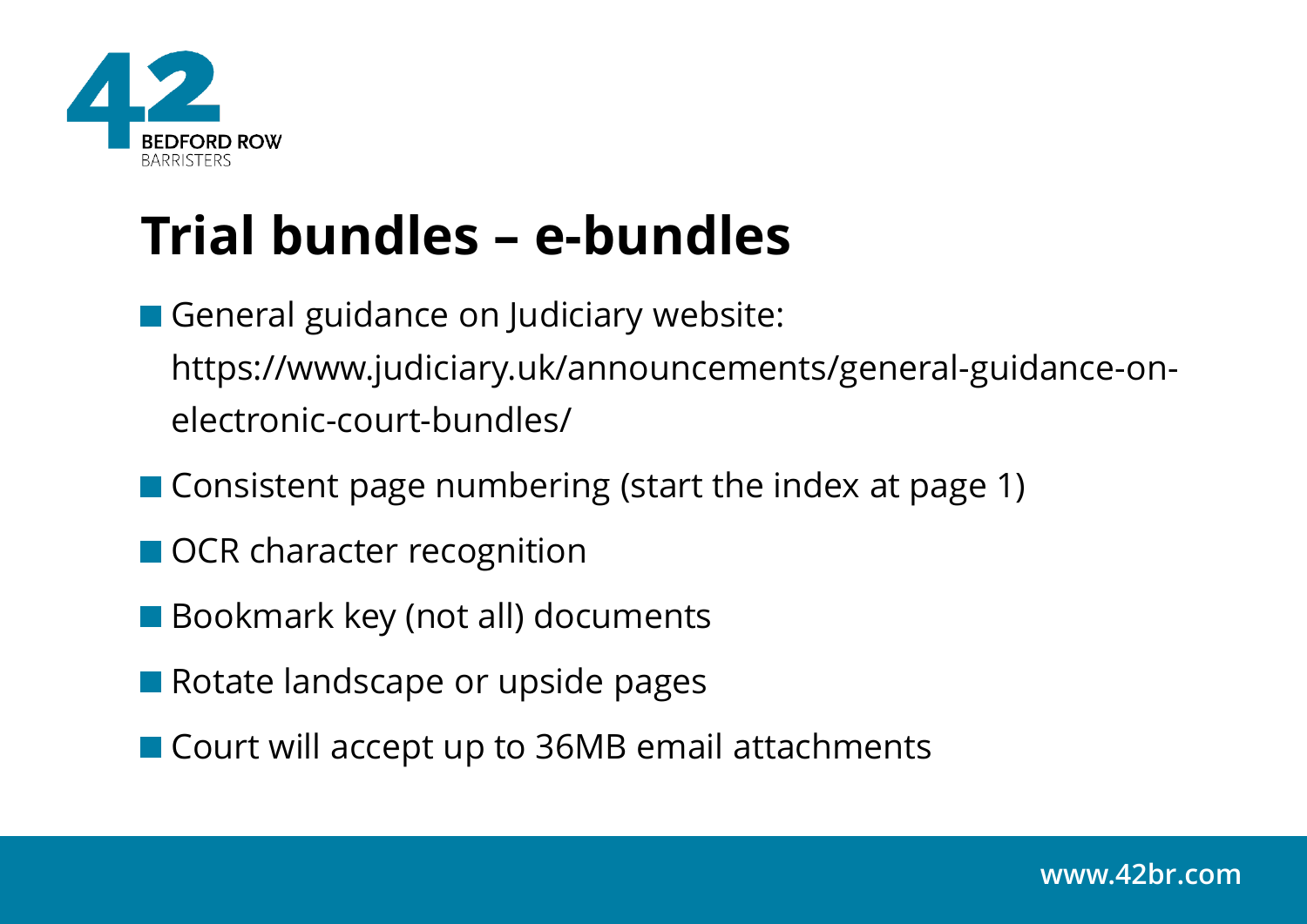

# **Trial bundles – late disclosure**

- Usually better to file a supplementary bundle if the other side disputes the new documents (and make a formal application if it's important – relief from sanctions)
- **If agreed, can insert into paper bundle (page 39a etc)**
- $\blacksquare$  E-bundles: always add to the end to avoid messing up page numbering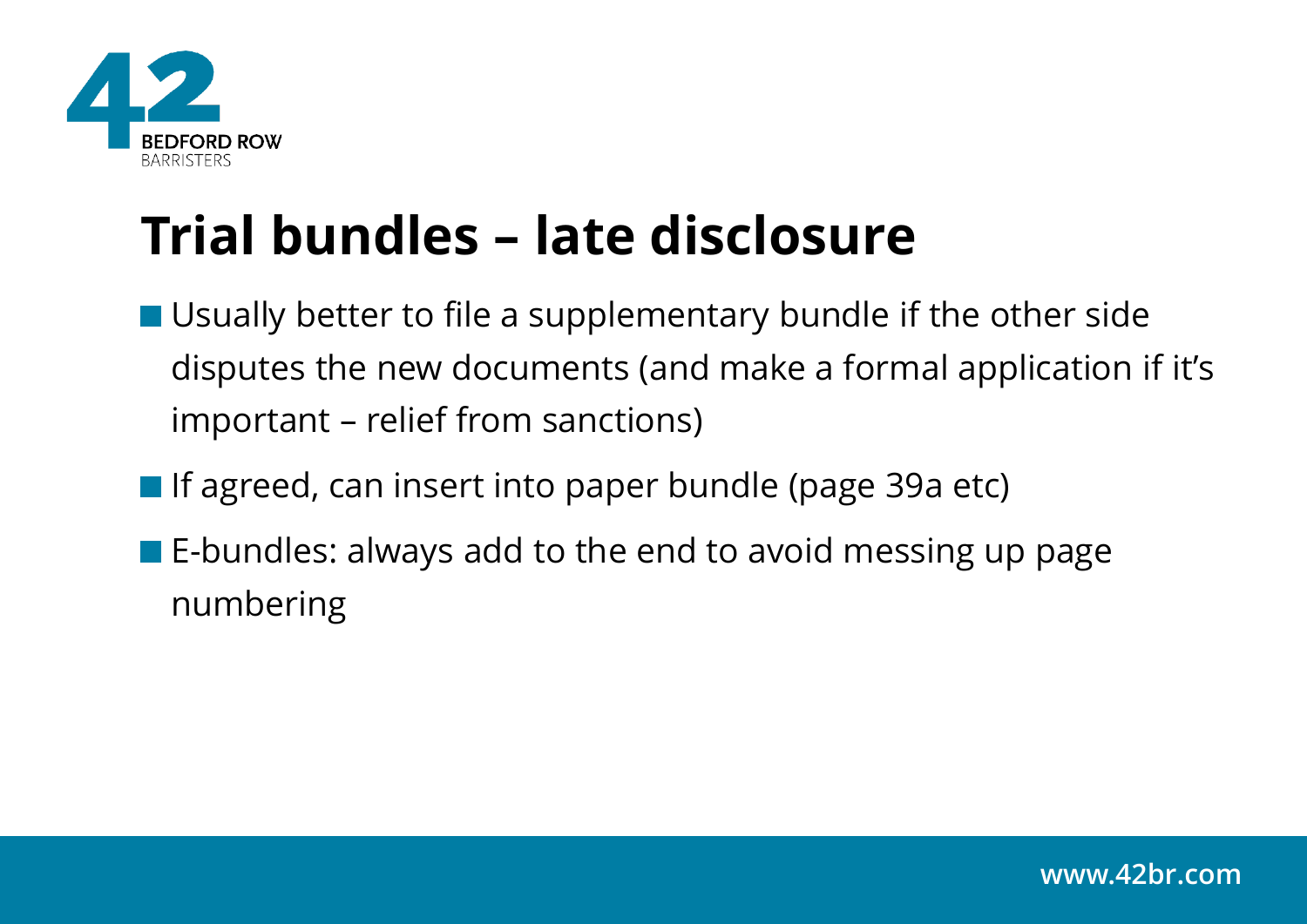

# **Claims for injunctions/specific performance**

■ Claimant needs to show that the issue is still outstanding at trial

**.** If works have been done since exchanging statements/reports, consider further inspection by the single joint expert (or both experts)

Important to be clear on what is a reasonable period to carry out the remaining works

Defendant may need to put in a supplementary witness statement if they have been trying but tenant is refusing access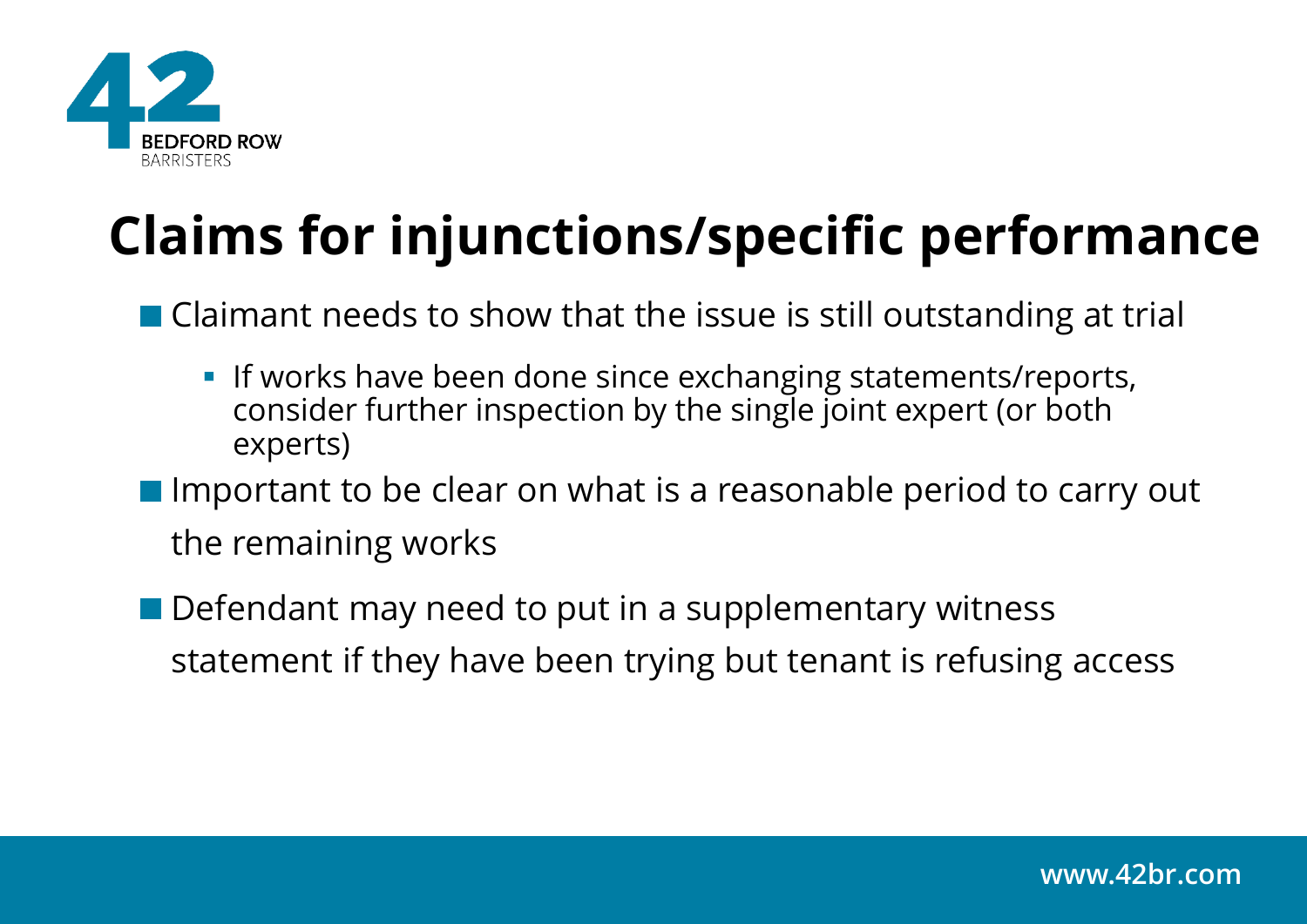

### **After trial – costs**

- Consider having a bundle of without prejudice correspondence if there have been several offers and counter-offers
- Use Part 36: overall statement of costs, plus separate statement of costs incurred after a Part 36 offer expired
- **If costs look high or unusual, brief your Counsel on why**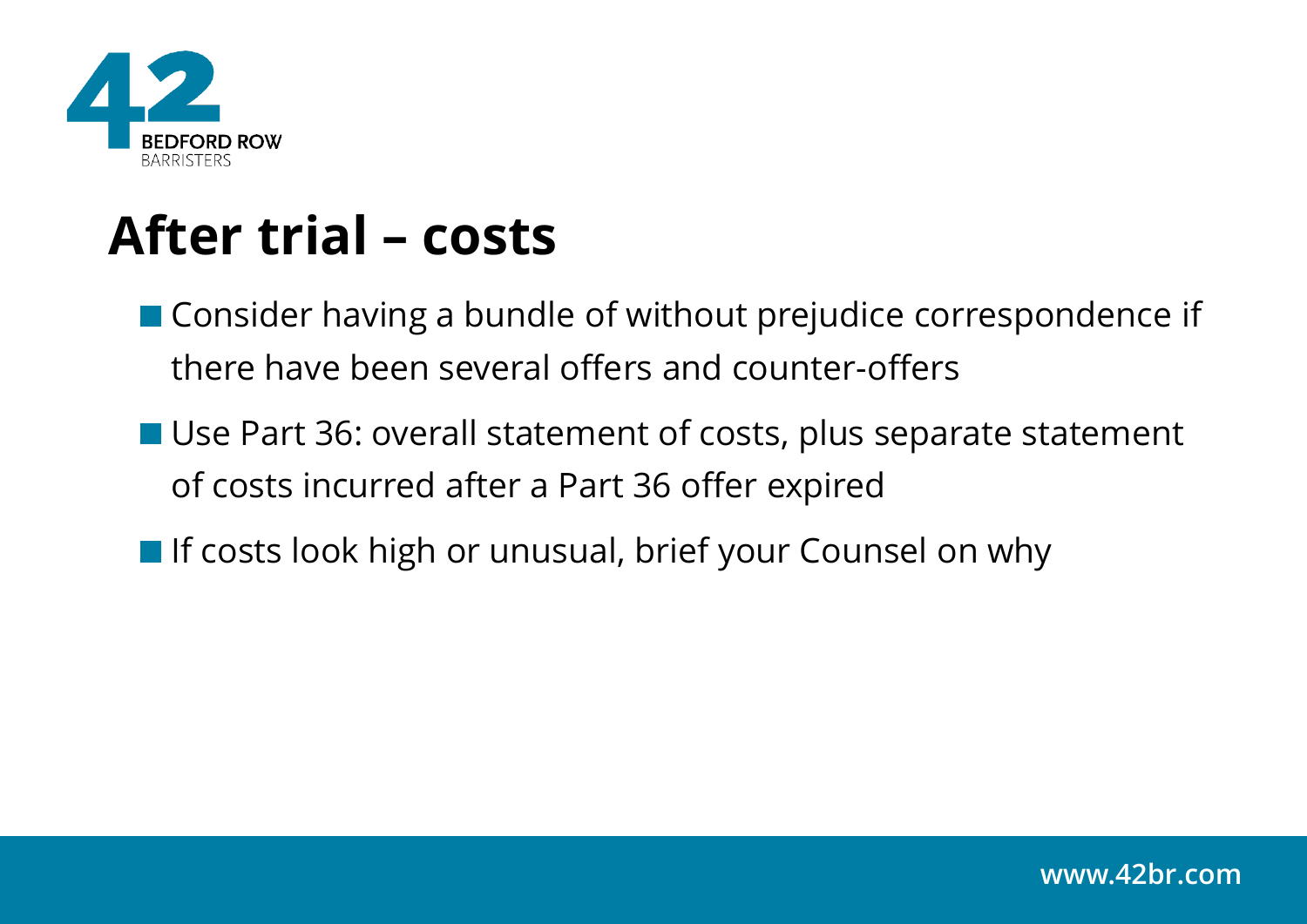

## **Disclaimer**

**This material is intended for discussion purposes only and does not constitute legal advice. The presentation is not intended to be a substitute for obtaining legal advice in individual cases and appropriate advice should be sought in individual cases before any action is taken. No responsibility is assumed for the completeness or accuracy of this note or for any consequences of relying upon it. The legislative provisions are paraphrased. The precise wording should be examined.**